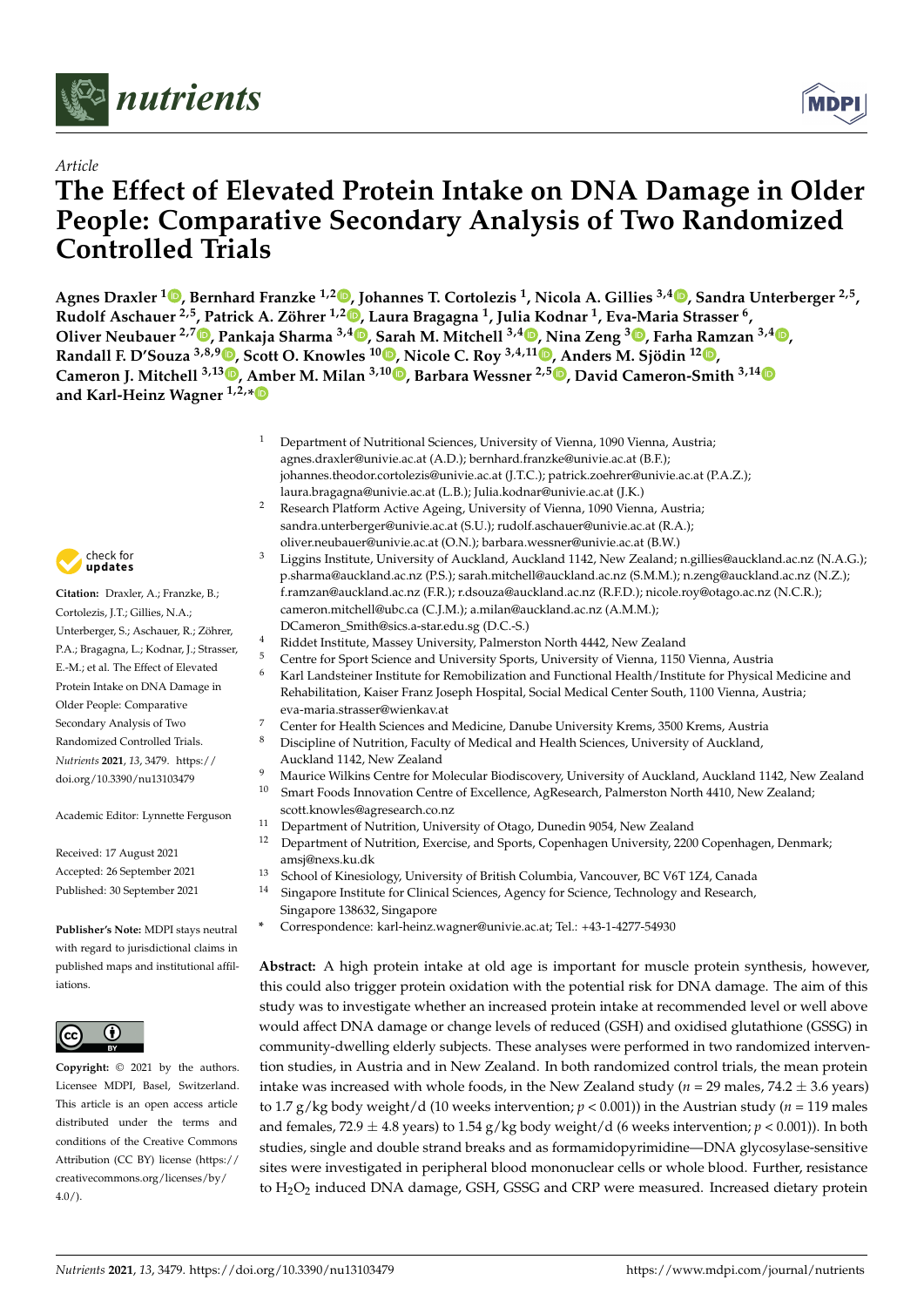intake did not impact on DNA damage markers and GSH/GSSG levels. A seasonal-based time effect (*p* < 0.05), which led to a decrease in DNA damage and GSH was observed in the Austrian study. Therefore, increasing the protein intake to more than 20% of the total energy intake in communitydwelling seniors in Austria and New Zealand did not increase measures of DNA damage, change glutathione status or elevate plasma CRP.

**Keywords:** protein intake; elderly; DNA damage; comet assay; glutathione

# **1. Introduction**

The age-related loss of muscle mass, function and strength, well known as sarcopenia or dynapenia, decreases mobility and the ability to perform daily activities in elderly people [\[1,](#page-14-0)[2\]](#page-14-1). In order to maintain muscle mass and physical function until old age, dietary nutrient intake is critical and in particular protein is most essential for muscle protein synthesis. Official dietary protein recommendations for older people differ widely worldwide and are usually in the range between 0.8 and 1.2  $g/kg$  body weight (BW)/d [\[3\]](#page-14-2). However, there is emerging evidence that in healthy older adults a higher protein intake could be beneficial, particularly for muscle metabolism [\[4](#page-14-3)[,5\]](#page-14-4). Further, various societies related to aging, sarcopenia, gerontology or clinical nutrition have made recent recommendations for a daily protein intake in the range of  $1.0-1.5$  g/kg BW to optimally support health  $(e.g., [6-8])$  $(e.g., [6-8])$  $(e.g., [6-8])$ .

However, any recommendation for dietary change in the elderly must consider all aspects of health, not just muscle mass. The importance of accumulating free radical damage, increased oxidative stress markers, diminished anti-oxidant defenses are all well described as being key components of the ageing process. This includes heightened DNA damage. Collectively, the increased oxidative stress and damage increases the susceptibility for the many complex diseases that are experienced by the elderly [\[9\]](#page-14-7).

There have been few studies that have addressed the possible impact that higher protein intake may exert on protein oxidation. This is an important consideration as protein oxidation is critically important for cellular processes, which are redox-regulated mainly by thiol-oxidation [\[10\]](#page-14-8). Protein oxidation can therefore result in sustained damage of a protein structure, with the possible loss in function.

That an interaction of the DNA with proteins to protect or induce DNA damage is possible was already shown in a computational study [\[11\]](#page-14-9). Van-Hecke et al., [\[12\]](#page-14-10) found recently an increase of lipid oxidation and protein carbonylation during digestion of red meat and demonstrated the formation of a genotoxic DNA adduct in a simulated colonic environment. The same group [\[13](#page-14-11)[,14\]](#page-14-12) confirmed that severe lipid and protein oxidation occurred concomitantly with an intense formation of O6-carboxy-methylguanine in a simulated colonic environment, strongly implicating not only lipid—but also protein oxidation products in the DNA damage that would initiate the carcinogenic process.

Following a single meal, the ingestion of protein (casein) triggers a burst of reactive oxygen species (ROS) generation from circulating white blood cells, although it must be noted that this is less than what may be experienced with a high fat meal [\[15\]](#page-14-13). Yet this theoretically suggests the possibility for heightened oxidative stress to high protein meals. Experimentally, Petzke et al. (2000) did not demonstrate increased oxidative stress after feeding up to 51 E% of protein to adult rats for 15 weeks [\[16\]](#page-14-14). In the very limited clinical analysis, Pivovarova-Ramich et al. (2020) investigated the effects of diets high in animal or plant-based protein sources on oxidative stress markers in older patients with type 2 diabetes. Six weeks of 30 E% given as plant-/animal-based protein decreased malondialdehyde and protein carbonyls, but increased nitrotyrosine [\[17\]](#page-14-15).

In some studies, protein was administered together with a resistance training program, yet few have investigated measures of oxidative stress. With twelve weeks of whey protein supplementation ( $3\times$  week,  $35$  g pre and post training) Nabuco et al. (2019) demonstrated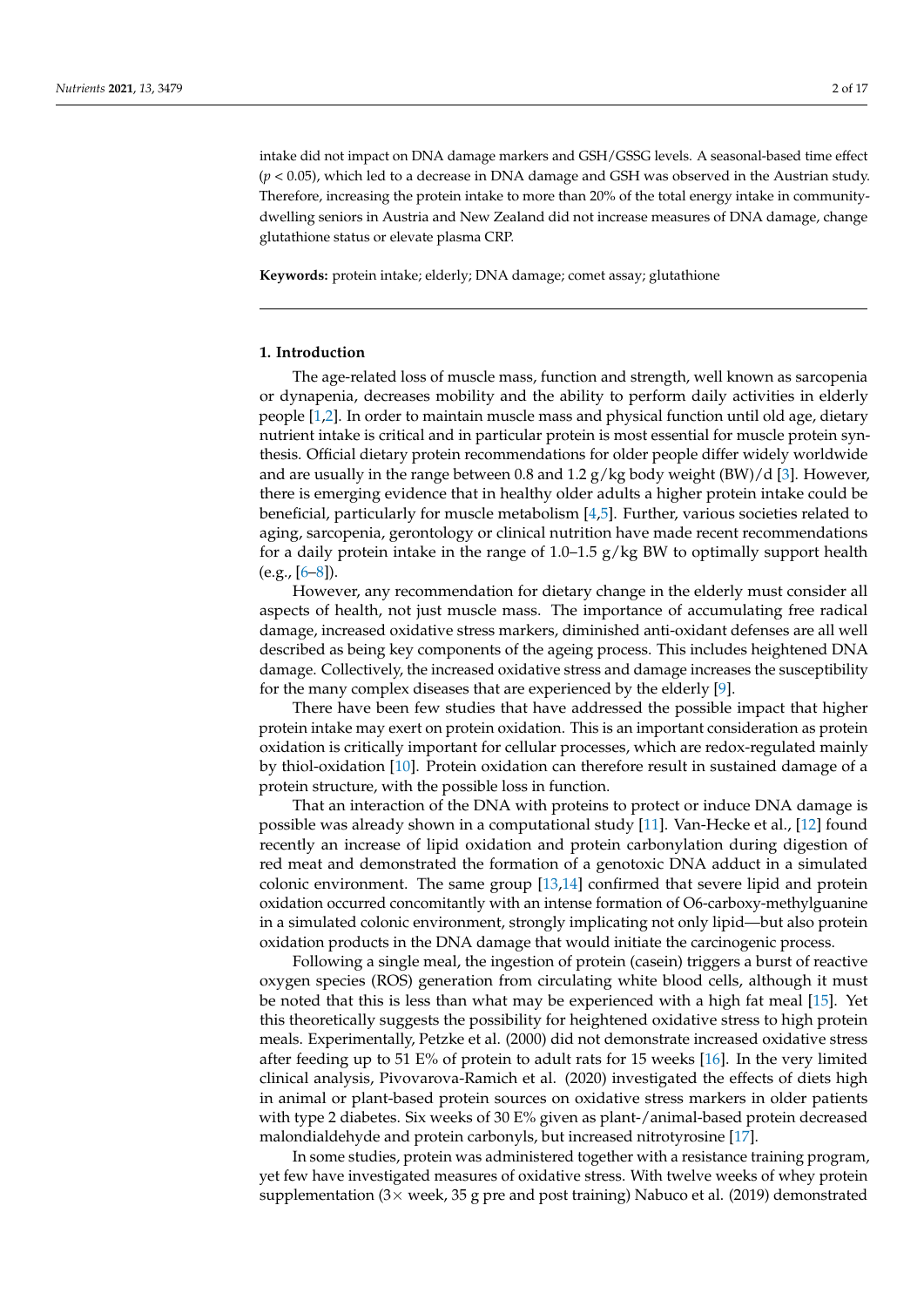reduced plasma uric acid concentrations but did not further effect antioxidant enzyme activity or oxidative stress markers in older women [\[18\]](#page-15-0). Similar a 12 week exercise and protein supplementation study (to achieve 1.5 g protein/kg BW/d) in older Malays lead only to a reduction in superoxide dismutase levels in the exercise but not the protein group and did neither alter protein nor lipid oxidation markers [\[19\]](#page-15-1).

There are no data so far investigating potential effects of a high protein diet, on measures of oxidative stress and DNA damage in older adults. We have recently shown that 6-month progressive resistance training, with or without protein and vitamin supplementation in 105 Austrian institutionalized women and men (65–98 years), increased basal DNA damage in both groups after 3 and 6 months of intervention [\[20\]](#page-15-2). However, this study emphasized an increased protein intake via supplements.

To better understand the impact of a high protein intake using whole foods on oxidative damage to the DNA, the aim of this investigation was to undertake a secondary analysis of two complementary clinical trials. We used data from two randomized control trials with a similar study background, one applied in Vienna (further referred to as the Austrian study) and the other performed in Auckland (further referred to as the New Zealand study) and considered them in this paper. In both studies the protein intake in community dwelling older adults was increased in a similar range and single and double strand breaks were investigated in peripheral blood mononuclear cells (PBMC) or whole blood as well as formamidopyrimidine—DNA glycosylase (FPG)-sensitive sites. Further, resistance to  $H_2O_2$  induced DNA damage and reduced (GSH) and oxidized (GSSG) glutathione were measured as GSH is known to contribute to the inhibition of DNA damage and plays a central role in eliminating peroxides [\[21\]](#page-15-3).

## **2. Materials and Methods**

# *2.1. Austrian Study*

#### 2.1.1. Experimental Design Austrian Study

The study was designed as a randomized controlled, observer-blind trial and was part of the larger NutriAging study, which consisted of two intervention periods, a nutritional intervention for six weeks followed by a nutritional and strength training intervention of further eight weeks. The study was conducted from July to December 2018. Inclusion and exclusion criteria were screened before the beginning of the study. In order to better compare the Austrian to the New Zealand study, we only used data from the first six weeks of nutritional intervention with a different protein load. Data were collected before and after the six weeks nutritional intervention.

## 2.1.2. Participants Austrian Study

A total of 632 people expressed interest in the study, with 183 undergoing a medical screening. Of these 136 met the eligibility criteria and were recruited into the study. Two participants withdrew due to medical reasons shortly after randomization, therefore baseline data are available for 134 individuals. From baseline ('Pre-') to the end of the protein intervention ('Post-') 15 people dropped out of the study so 119 participants completed the protein intervention. Inclusion criteria included community-dwelling men and women aged between 65 and 85 years who did not perform any regular resistance training during the last six months prior to the study. Cognitive impairment (Mini Mental State Examination Score < 23), acute and chronic diseases that would contraindicate the training sessions, serious cardiovascular diseases, diabetic retinopathy, manifest osteoporosis, anticoagulant or cortisone medication, a frailty index  $\geq$  3 or the need for walking aids comprised the exclusion criteria. Pre-existing diseases such as hyperlipidaemia, diabetes mellitus type 2, osteoporosis, heart disease and history of cancer were evaluated during the medical examination. Obesity (BMI  $\geq 30 \text{ kg/m}^2$ ) and hypertension (blood pressure above 140/90 mm Hg) were defined according to World Health Organization (WHO) criteria [\[22\]](#page-15-4). A written informed consent form was signed by all participants before participation in the study. The study was performed in accordance with the Declaration of Helsinki, approved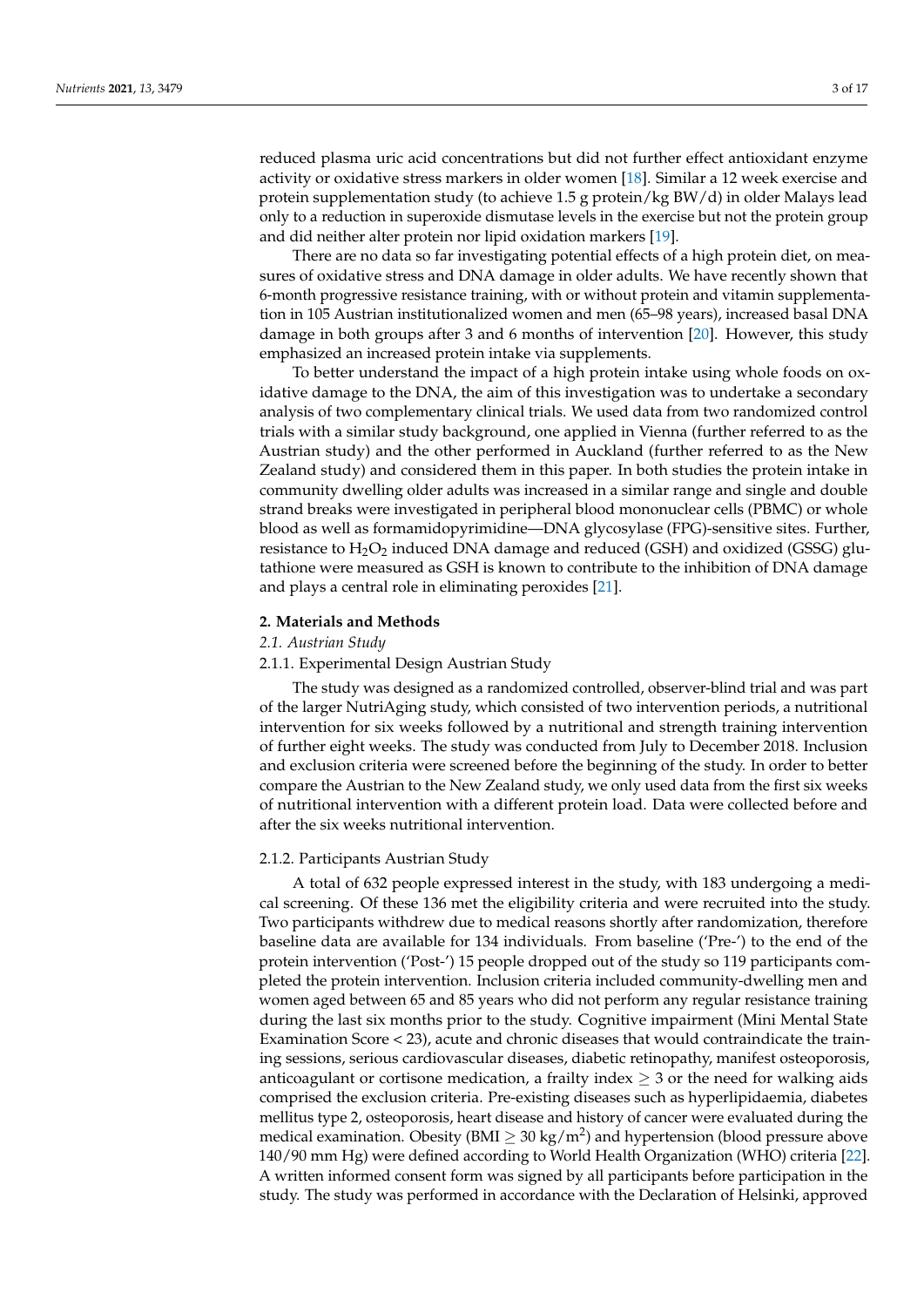by the Ethics Committee of the University of Vienna (Reference Number: 00322) and registered at <https://clinicaltrials.gov> (NCT04023513, 17 July 2019).

#### 2.1.3. Nutritional Intervention Austrian Study

Participants were allocated to control (CON), recommended protein (RP) or the high protein (HP) groups. The food-based interventions were personalized and isocaloric. For RP a target protein intake of 1.0  $g/kg$  BW/d should be achieved based on the recommendation of the D-A-CH reference values, which are valid for the German speaking countries in Europe [\[23\]](#page-15-5). For HP the target protein intake should be the doubled recommendation, and while this could not be achieved during the six-week period, we were able to almost double their habitual protein intake, which was approximately  $0.8$  g/kg BW/d, to achieve 1.54  $g/kg$  BW/d. The additional protein intake in the HP group was not accomplished with protein supplements, but via nutritional counselling and protein-rich whole foods (e.g., protein rich milk products, bars, puddings, protein rich bread, bacon crisps, protein rich soups, pea protein sticks as well as recipes for self-prepared foods). The RP group also received similar foods with moderate protein content (e.g., milk products, bars, bread, soups, self-made vegetable muffins) to be isocaloric. The protein intake was personalized and calculated on the respective body weight and monitored over the entire study. The subjects received a fortnightly delivery of the food for the calculated additional protein intake via special delivery service. For the CON, the subject's habitual dietary intake was monitored but not changed during the whole study period. The sex specific target range for total energy intake for HP and RP was based on the D-A-CH reference values for this age group for physical activity (PAL) levels of 1.4 to 1.6 (females: 1700–1900 kcal/d; males: 2100–2500 kcal/d). Physical activity was assessed with the German-PAQ-50+ questionnaire [\[24\]](#page-15-6).

#### 2.1.4. Dietary Intake Assessment Austrian Study

The participants had to complete a 24-h dietary recall periodically (every 7–10 days) over the study period to record the habitual as well as the additional protein rich food intake accurately.  $5 \pm 1$  interviews per participant were performed and evaluated within 2 days on average. For the pre-intervention food intake two 24-h dietary recalls were performed within 10 days. Since 24-h recalls were conducted on non-consecutive days, four out of five interviews were carried out based on a weekday and one based on a weekend day. Dietary intake was assessed by using Globodiet®, formerly EPICSoft. GloboDiet was developed by the International Agency for Research on Cancer and further adapted for Austria at the Department of Nutritional Sciences in Vienna. Every participant received a photo book to support the estimation of the portion size. The reported foods collected during the interviews were linked to the German food composition database (Bundeslebensmittelschlüssel) version 3.02. Total energy intake (kcal), carbohydrates (g/kg BW/d), fat (g/kg  $BW/d$ ) and protein  $(g/kgBW/d)$  were estimated. Furthermore, participants recorded the consumption of all provided products on a daily basis in a food diary. These logs were collected and reviewed during every 24-h recall. They also received nutritional training, especially regarding the amount of protein of the different products they received and they additionally received a study book, which also contained this information. The information on the protein intake of each participant was evaluated within 2 days after the respective interview to adjust for the protein intake when needed.

#### *2.2. New Zealand Study*

# 2.2.1. Experimental Design New Zealand Study

The design of the OptiMuM study (Optimal nutrition in the elderly: High protein diets for muscular, metabolic, and microbiome health) has been published in detail [\[25,](#page-15-7)[26\]](#page-15-8). This was a parallel-group design in which elder male participants were allocated (1:1) to consume either the RDA (0.8 g/kg BW/d) or twice the RDA (2RDA, 1.6 g/kg BW/d) of protein for 10 weeks. All participants provided informed written consent prior to enrollment in the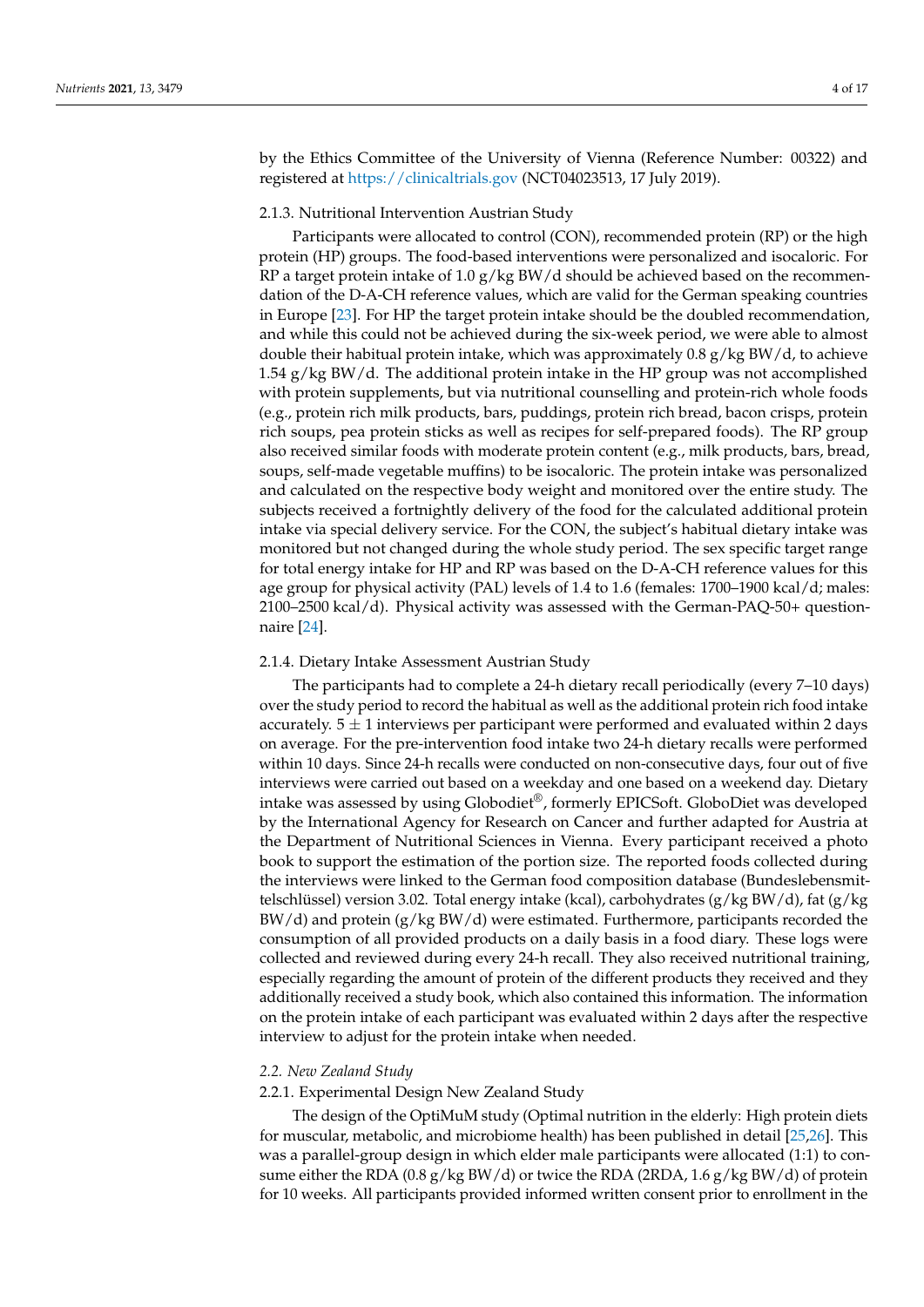trial. The study was prospectively registered with the Australian and New Zealand Clinical Trial Registry [\(www.anzctr.org.au,](www.anzctr.org.au) 9 March 2016) as ACTRN12616000310460, approved by the Southern Health and Disability Ethics Committee (Ministry of Health, Wellington, New Zealand; 15/STH/236), and conducted in accordance with the Declaration of Helsinki. The primary outcome of the OptiMuM study was to evaluate changes in skeletal muscle mass and function in healthy older men [\[25\]](#page-15-7). The secondary outcomes reported in this article include assessment of DNA damage.

#### 2.2.2. Participants New Zealand Study

Thirty-one healthy older men (>70 y) living in Auckland, New Zealand were recruited through advertisements in local newspapers. Eligible participants included those with a body mass index between 18 and 35 kg/m<sup>2</sup>, non-smokers, and could perform activities of daily living independently without mobility aids. Ineligibility criteria included prior history of major diseases (including cancers, diabetes, and thyroid diseases), regularly dietary supplements use and unwillingness to abstain for at least 1 month before and during the trial, or those with restrictive eating habits (e.g., vegetarians and those with intolerances and allergies). Further exclusion criteria included individuals with conditions affecting skeletal neuromuscular function or those performing over 4 h per week of structured physical activity (organized sport, resistance training, or vigorous-intensity aerobic exercise). All testing was conducted between April and October 2016 at the Liggins Institute (University of Auckland).

## 2.2.3. Nutritional Intervention New Zealand Study

Participants had all food during the 10-week intervention period delivered to their homes, including breakfasts, lunches (Muscle Chow NZ Ltd., Auckland, New Zealand), evening meals (Farmhouse Foods Ltd., Auckland, New Zealand), plus additional snacks. In order to maintain adherence, all items were portioned and required only minimal preparation or reheating. Participants were able to self-select from a range of meal options, with alterations made to suit individual preferences where feasible. Participants were able to drink water, tea, and coffee without restrictions, and were instructed to maintain their normal lifestyle.

The energy content of each participant's intervention diet was individually calculated to match the participant's estimated energy requirements, which was adjusted fortnightly int eh study based on physical activity level and self-reported satiety. Individual energy estimates were based on the Harris–Benedict equation with adjustment physical activity level, which was measured by wrist-worn accelerometers (Fitbit Charge HR, San Francisco, CA, USA). Accelerometers were worn for 5-day periods prior to the intervention, and at weeks 5 and 10.

Dietary protein was from a variety of sources, including plant-derived (whole grains, legumes, nuts, dairy products), white meat (chicken, fish), and red meat (beef) for both RDA and 2RDA diets. Smaller portions of animal-based proteins were provided in the RDA diet, while the ratio of animal protein sources to plant protein sources was higher in the 2RDA diet [\[25\]](#page-15-7). Both treatment groups adhered to the New Zealand Eating and Activity Guidelines [\[27\]](#page-15-9), meeting minimum recommendations for major food groups (fruits and vegetables, grains, dairy products/alternatives, meat/alternatives). Adherence records were checked at week 5, 6, 9, and 10, where participants indicated both the proportion of each provided meal consumed and reported any food consumed not provided.

## 2.2.4. Dietary Intake Assessment New Zealand Study

Participants completed a 3-d food record before the intervention began to estimate habitual intake. Follow-up dietary intake was estimated using their 7-day personalized meal plans from week 10 of the intervention. Food and beverage intake was analyzed by a registered dietitian using FoodWorks (Version 9; Xyris, Brisbane, Australia), which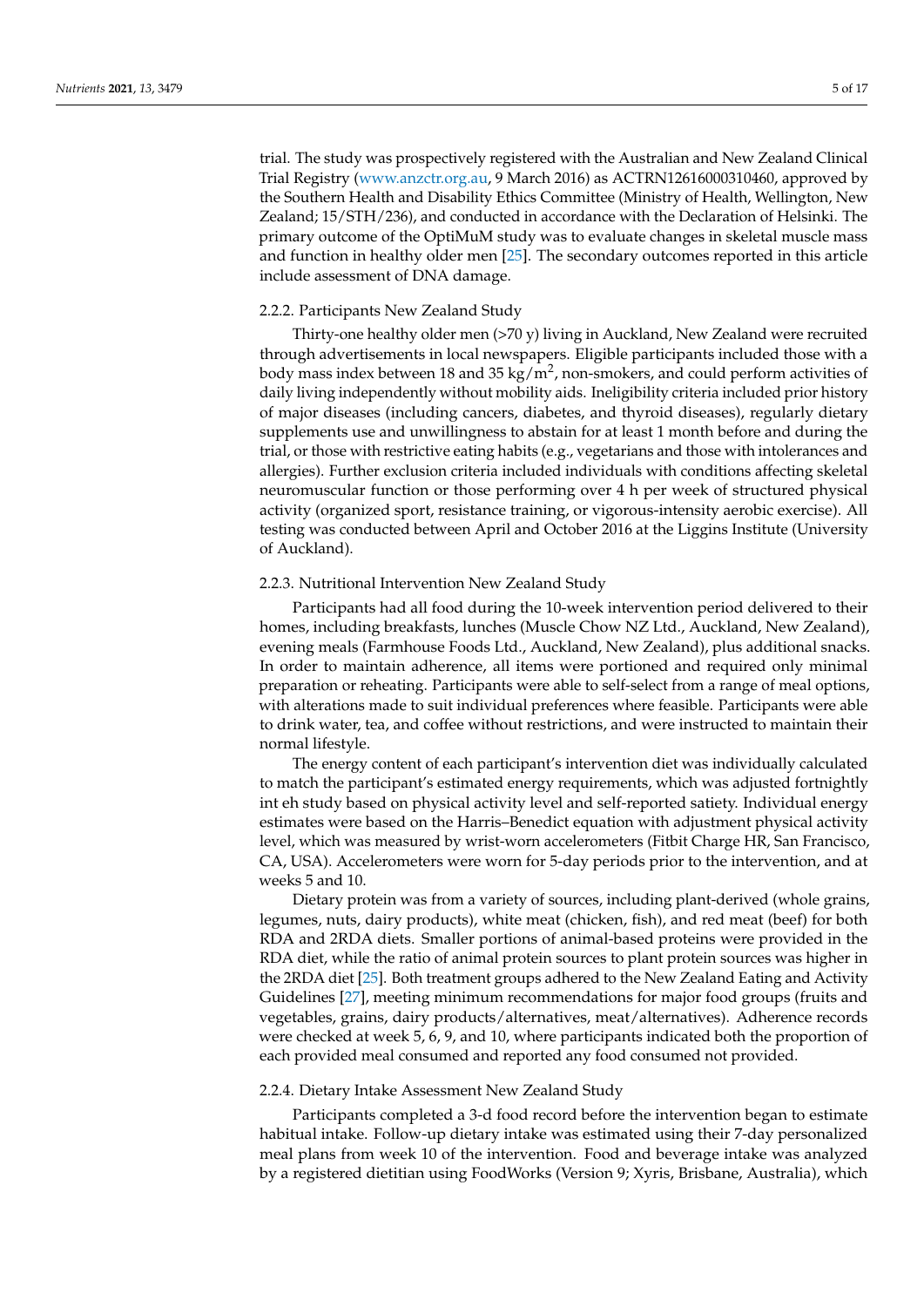aligns with the New Zealand Food Composition Database (New Zealand FOODfiles 2016, Version 01).

## *2.3. Assessment of DNA Damage*

Oxidative damage to DNA was measured in Vienna for both studies with the same method, the single cell gel electrophoresis (comet assay) as described previously [\[20,](#page-15-2)[28\]](#page-15-10). The comet assay for PBMC for the NZ samples was performed according to the method described by Azqueta et al. [\[29\]](#page-15-11) in a 12-minigel format [\[30\]](#page-15-12). The comet assay for whole blood for the Austrian study was performed according to Al-Salmani et al. [\[31\]](#page-15-13) with slight modifications. Stored whole blood was thawed quickly, 10 µL whole blood was mixed with 200 µL 1%-agarose solution and 5 µL were pipetted on the respective spot of the 12-minigel slide. The same procedure was applied to thawed and washed PBMC samples (which were prepared in New Zealand and sent to Austria on dry ice), whereby 15 µL cell solution with a concentration of  $5\times10^5$  cells/mL (in phosphate buffered saline solution) was mixed with 70 µL 1%-agarose solution and 5 µL were pipetted on the respective spot of the 12-minigel slide. Each sample was analyzed in duplicates, resulting in 6 different samples per 12-minigel slide. For each 6-sample-group, 4 slides were necessary for the following treatments: lysis, buffer, formamidopyrimidine—DNA glycosylase (FPG) and  $H<sub>2</sub>O<sub>2</sub>$  for PBMC and whole blood respectively. All following steps were done equally for whole blood and PBMC slides.

Slides were placed in lysis solution for one hour.  $H_2O_2$  slides were treated with a 100  $\mu$ M H<sub>2</sub>O<sub>2</sub> solution for 5–15 min. at 4 °C prior to lysis. After lysis, FPG and buffer slides were washed three times with cold enzyme buffer (40 mM HEPES, 0.1 M KCL, 0.5 mM EDTA, 0.2 mg/mL BSA, pH 8) before being clamped into slide units (12-Gel Comet Assay Unit™, Severn Biotech Limited, Kidderminster, UK). The units were placed on ice and gels were respectively treated with either 30  $\mu$ L enzyme buffer or 30  $\mu$ L FPG solution (1:3000/3500 dilution; FPG, New England Biolabs GmbH) for 30 min at 37  $°C$ . Thereafter, all slides were put in cold electrophoresis solution (0.3 M NaOH, 1 mM EDTA,  $pH > 13$ ) for 20 min unwinding phase, followed by 30 min of electrophoresis (25 V, 300 mA at 4  $\degree$ C). Slides were then washed with phosphate buffered saline solution and distilled water. For drying of the gels, slides were first placed in 70% ethanol and second in ethanol absolute for 15 min respectively. Gels were stained with GelRed (PAGE GelRed Nucleic Acid Gel Stain, Biotium). DNA damage was expressed in % Tail DNA which was quantified using a fluorescence microscope (Nikon) and the imaging software Comet Assay IV (Perceptive Instruments Ltd.). For each sample 100 cells were scored (50 per duplicate) and means were calculated. FPG-sensitive sites were expressed as net % Tail DNA.

# *2.4. Assessment of Oxidised and Reduced Glutathione*

GSSG and GSH were analyzed with use of N-Ethylmaleimide and O-phthalaldehyde according to an adopted method of Hissin and Hilf [\[32\]](#page-15-14) as described previously [\[33\]](#page-15-15). All samples were analyzed fluorometrically in triplicates with external standards of GSSG and GSH using a BMG FLUOstar OPTIMA Microplate Reader (BMG LABTECH GmbH, Ortenberg, Germany).

#### *2.5. Anthropometry*

Anthropometric measures consisted of height and weight measurements, as well as the subsequent calculation of the subjects' body mass index (BMI). Weight and height were evaluated with a medical scale (Austrian study: model 877, seca GmbH & Co. KG, Hamburg, Germany; NZ study: Tanita DH-351) and a stadiometer. Body mass index (BMI) was calculated as weight in kg divided by height in m squared. In the Austrian study, also waist circumference (WC) and hip circumference (HC) were measured by tape (model 203, Seca) and the waist-to-hip ratio (WHR) was calculated.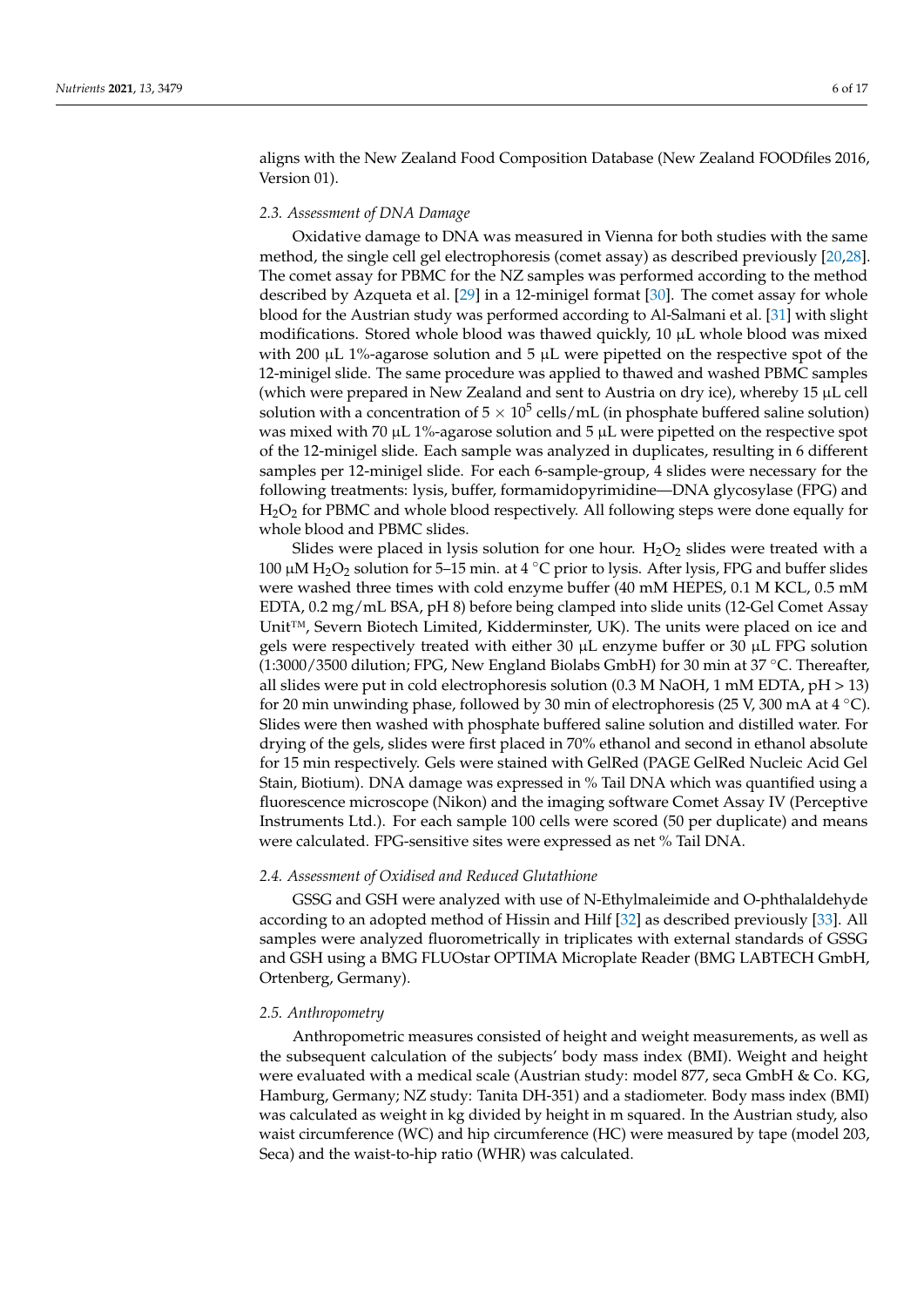# *2.6. Statistics*

# Statistical Analyses for Both Studies

The evaluation was based on an intention-to-treat analysis. For data clearance, all entries to the statistical software (IBM SPSS Statistics 26.0) were controlled twice by two independent researchers.

Normal distribution of metric variables was tested by visual inspection of the histograms as well as by Shapiro Wilk test. An appropriate transformation for all affected parameter was performed, if the normal distribution was violated.

Differences between groups at baseline were tested by one-way ANOVA or *t*-test for metric variables or chi square test for categorical measures. For assessment of time (within subject factor), group (between subject factor) and time x group interaction effects, a twoway mixed ANOVA with Bonferroni-corrected post hoc analyses was used. Homogeneity of variances was tested either by Levene-test and/or by Mauchly's test of sphericity. If the latter was violated, Greenhouse Geisser-corrected values are shown. Simple main effects for group and time were analyzed in the case of a significant group x time interaction. Nonsignificant interactions were interpreted by the main effects for time and group. In order to compare the rate of changes between pre and post, differences were calculated (post-pre) and further examined by paired sampled *t*-tests. Linear correlations were calculated using the Spearman test. Significance was set to  $\alpha = 0.05$ .

## **3. Results**

# *3.1. Baseline Characteristics and Nutrient Intake*

3.1.1. Baseline Characteristics and Nutrient Intake Austrian Study

In total 136 older men and women were randomly allocated to CON (*n* = 47), RP  $(n = 41)$  and HP  $(n = 48)$ . Two participants withdrew shortly after randomization therefore, baseline data are available for 134 individuals. 119 participants finished the entire six-week protein intervention, CON (*n* = 41), RP (*n* = 37), and HP (*n* = 41).

At baseline, dietary intake data are available from 124 subjects, as nine people left the study between baseline and their first 24-h recall and one person had no recorded data.

Groups were comparable regarding age, anthropometric measurements and body composition (Table [1\)](#page-7-0). Total energy and macronutrient intake did not differ significantly between groups at baseline. Average protein intake was  $0.85$  g/kg/BW (14 E%) across all participants. Baseline energy-scores as assessed by the German PAQ-50+ questionnaire was 8211  $\pm$  4830 kcal/wk in CON, 11,106  $\pm$  8077 kcal/wk in RP and 10,065  $\pm$  5398 kcal/wk in HP (*p* = 0.096) and did not change during the intervention.

Further, for all plasma lipid parameter, marker for DNA damage as well as oxidative stress there were no difference at baseline between groups. Only for C-reactive protein (CRP) a significant group effect was observed ( $p = 0.013$ ).

# 3.1.2. Baseline Characteristics and Nutrient Intake New Zealand Study

In total, 29 older men (age,  $74.2 \pm 3.6$  y) completed the 10 week dietary intervention and were included in final analysis, as previously described [\[25\]](#page-15-7). One participant withdrew before the intervention (RDA group), and one was excluded from follow-up due to nonadherence (2RDA group). No differences in participant characteristics at baseline were observed between intervention groups except for total fat intake  $(g/d)$ , which was higher in the RDA group (Table [2\)](#page-7-1).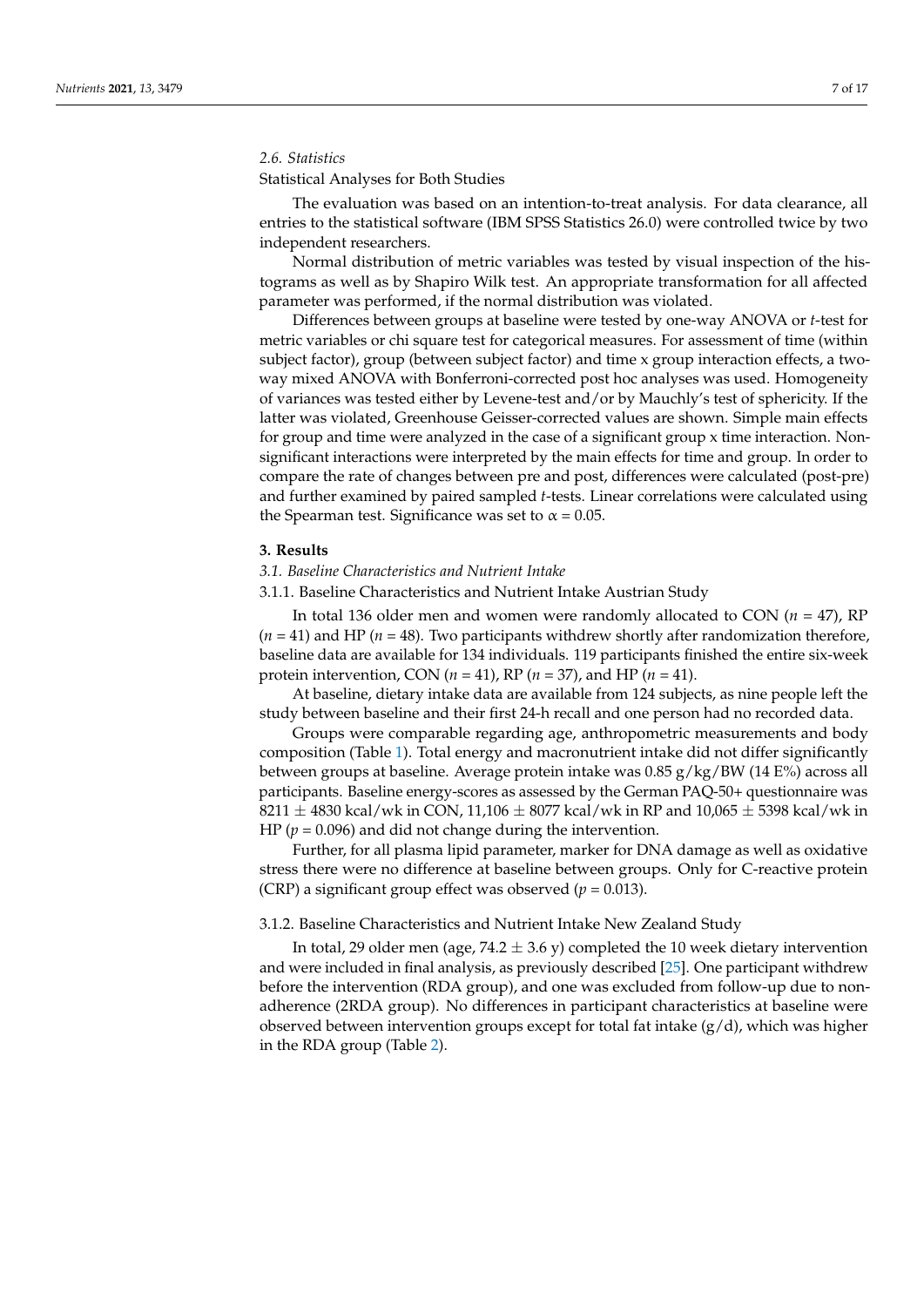<span id="page-7-0"></span>

|                                  | Total            | <b>CON</b>        | RP               | HP               | <i>p</i> -Value |
|----------------------------------|------------------|-------------------|------------------|------------------|-----------------|
| Sex $[f/m]$ , (% females)]       | 73/63 (54.4%)    | 24/23 (53.2%)     | 21/20 (51.2%)    | 28/20 (58.3%)    | 0.724           |
| Age [years]                      | $72.9 \pm 4.8$   | $73.0 \pm 4.9$    | $72.4 \pm 4.3$   | $73.2 \pm 5.2$   | 0.732           |
| Body mass [kg]                   | $74.3 \pm 13.6$  | $74.3 \pm 13.0$   | $75.3 \pm 15.3$  | $73.4 \pm 12.7$  | 0.808           |
| Height [m]                       | $1.68 \pm 0.1$   | $1.69 \pm 0.1$    | $1.69 \pm 0.1$   | $1.67 \pm 0.1$   | 0.640           |
| BMI [ $\text{kg/m}^2$ ]          | $26.2 \pm 3.9$   | $26.0 \pm 4.0$    | $26.3 \pm 4.3$   | $26.2 \pm 3.6$   | 0.938           |
| Energy intake [kcal/d]           | $1845 \pm 714$   | $1838 \pm 726$    | $2000 \pm 693$   | $1719 \pm 710$   | 0.205           |
| Protein intake [g/kg BW/d]       | $0.85 \pm 0.43$  | $0.83 \pm 0.40$   | $0.97 \pm 0.55$  | $0.78 \pm 0.33$  | 0.129           |
| Protein intake [g/d]             | $62.3 \pm 29.6$  | $60.3 \pm 27.8$   | $71.6 \pm 34.7$  | $56.2 \pm 24.8$  | 0.052           |
| Fat intake [g/kg BW/d]           | $1.07 \pm 0.51$  | $1.08 \pm 0.56$   | $1.12 \pm 0.45$  | $1.02 \pm 0.53$  | 0.681           |
| Fat intake $[g/d]$               | $78.2 \pm 39.1$  | $78.2 \pm 40.0$   | $83.6 \pm 37.5$  | $73.8 \pm 39.8$  | 0.530           |
| Carbohydrate intake [g/kg BW/d]  | $2.61 \pm 1.24$  | $2.68 \pm 1.38$   | $2.76 \pm 1.09$  | $2.43 \pm 1.22$  | 0.431           |
| Carbohydrate intake [g/d]        | $188.5 \pm 83.7$ | $192.7 \pm 89.0$  | $204.9 \pm 83.7$ | $170.9 \pm 76.9$ | 0.171           |
| Lysis $[%DNA in tail!]$          | $3.70 \pm 1.48$  | $3.66 \pm 1.65$   | $3.67 \pm 0.97$  | $3.75 \pm 1.68$  | 0.953           |
| $H_2O_2$ [%DNA in tail $^{\#}$ ] | $10.67 \pm 2.21$ | $10.76 \pm 2.28$  | $10.03 \pm 1.90$ | $11.12 \pm 2.30$ | 0.067           |
| FPG [%DNA in tail $*$ ]          | $7.40 \pm 1.72$  | $7.21 \pm 1.70$   | $7.34 \pm 1.49$  | $7.64 \pm 1.93$  | 0.483           |
| $GSH$ [µmol/L]                   | $16.61 \pm 3.68$ | $15.94 \pm 3.54$  | $17.23 \pm 3.66$ | $16.77 \pm 3.81$ | 0.255           |
| $GSSG$ [ $\mu$ mol/L]            | $8.40 \pm 1.38$  | $8.36 \pm 1.47$   | $8.34 \pm 1.32$  | $8.50\pm1.37$    | 0.830           |
| GSH:GSSG ratio [-]               | $1.99 \pm 0.35$  | $1.92 \pm 0.34$   | $2.07 \pm 0.31$  | $1.99 \pm 0.38$  | 0.132           |
| Total-C [mmol/L]                 | $11.37 \pm 2.30$ | $11.03 \pm 2.33$  | $11.20 \pm 1.96$ | $11.85 \pm 2.50$ | 0.197           |
| $LDL-C [mmol/L]$                 | $6.52 \pm 2.07$  | $6.27 \pm 2.01$   | $6.38 \pm 1.77$  | $6.89 \pm 2.33$  | 0.308           |
| $HDL-C$ [mmol/L]                 | $3.57 \pm 0.92$  | $3.43 \pm 1.07$   | $3.65 \pm 0.84$  | $3.63 \pm 0.83$  | 0.462           |
| TG [mmol/L]                      | $6.36 \pm 2.75$  | $6.49 \pm 2.76$   | $5.83 \pm 2.52$  | $6.68 \pm 2.91$  | 0.328           |
| TG-HDL-ratio                     | $2.00 \pm 1.20$  | $2.17 \pm 1.29$   | $1.78 \pm 1.11$  | $2.01 \pm 1.17$  | 0.336           |
| $CRP$ [mg/L]                     | $2.18 \pm 2.40$  | $1.55 \pm 1.57$ * | $3.05 \pm 3.09*$ | $2.08 \pm 2.24$  | 0.013           |

**Table 1.** Baseline characteristics and nutrient intake of the participants in the Austrian study.

Values are shown as mean  $\pm$  stdv. *p*-Values refer to differences between groups (one-way ANOVA, Chi Square Test). CON (control group = observation only); RP (recommended protein group); HP (high protein group); BMI (body mass index); GSH (reduced glutathione); GSSG (oxidized glutathione); C (cholesterol); TG (triglycerides); \* different to CON (*p* < 0.05); # assessed in whole blood.

| Table 2. Baseline characteristics and nutrient intake of the participants in the New Zealand study. |  |
|-----------------------------------------------------------------------------------------------------|--|
|-----------------------------------------------------------------------------------------------------|--|

<span id="page-7-1"></span>

|                                       | <b>Total</b>     | <b>RDA</b>       | 2RDA             | p-Value |
|---------------------------------------|------------------|------------------|------------------|---------|
| Age [years]                           | $74.2 \pm 3.6$   | $74.7 \pm 3.9$   | $73.7 \pm 3.3$   | 0.342   |
| Body mass [kg]                        | $84.2 \pm 15.6$  | $85.3 \pm 20.1$  | $82.5 \pm 7.9$   | 0.320   |
| Height [m]                            | $1.72 \pm 0.07$  | $1.73 \pm 0.08$  | $1.72 \pm 0.06$  | 0.874   |
| BMI [ $\text{kg/m}^2$ ]               | $28.2 \pm 4.2$   | $28.4 \pm 5.1$   | $28.2 \pm 3.3$   | 0.268   |
| Energy intake [kcal/d]                | $2316 \pm 523$   | $2488 \pm 460$   | $2132 \pm 539$   | 0.068   |
| Protein intake [g/kg BW/d]            | $1.23 \pm 0.28$  | $1.26 \pm 0.27$  | $1.20 \pm 0.29$  | 0.616   |
| Protein intake [g/d]                  | $102.1 \pm 23.9$ | $107.3 \pm 26.4$ | $96.6 \pm 20.4$  | 0.234   |
| Fat intake [g/kg BW/d]                | $1.09 \pm 0.34$  | $1.17 \pm 0.31$  | $1.01 \pm 0.37$  | 0.218   |
| Fat intake [g/d]                      | $89.9 \pm 25.8$  | $99.1 \pm 26.0$  | $80.0 \pm 22.3$  | 0.043   |
| Carbohydrate intake [g/kg BW/d]       | $3.00 \pm 1.15$  | $3.10 \pm 0.92$  | $2.89 \pm 1.38$  | 0.637   |
| Carbohydrate intake [g/d]             | $243.3 \pm 76.7$ | $260.0 \pm 62.0$ | $225.4 \pm 88.6$ | 0.238   |
| Lysis $[%$ DNA in tail <sup>#</sup> ] | $4.72 \pm 3.21$  | $4.37 \pm 2.91$  | $5.10 \pm 3.58$  | 0.547   |
| $H_2O_2$ [%DNA in tail $^{\#}$ ]      | $4.91 \pm 2.39$  | $4.73 \pm 2.76$  | $5.11 \pm 2.00$  | 0.677   |
| FPG [%DNA in tail $*$ ]               | $3.37 \pm 1.95$  | $7.20 \pm 1.72$  | $3.27 \pm 2.31$  | 0.600   |
| $GSH$ [µmol/L]                        | $17.46 \pm 3.63$ | $18.13 \pm 3.91$ | $16.73 \pm 3.30$ | 0.308   |
| $GSSG$ [ $\mu$ mol/L]                 | $6.51 \pm 1.91$  | $6.54 \pm 2.30$  | $6.49 \pm 1.48$  | 0.948   |
| GSH:GSSG ratio                        | $2.96 \pm 1.30$  | $3.11 \pm 11.37$ | $2.80 \pm 1.23$  | 0.528   |
| Total-C [mmol/L]                      | $4.64 \pm 0.88$  | $4.77 \pm 1.04$  | $4.52 \pm 0.71$  | 0.445   |
| $LDL-C [mmol/L]$                      | $2.95 \pm 0.91$  | $2.81 \pm 0.76$  | $3.09 \pm 1.06$  | 0.428   |
| $HDL-C$ [mmol/L]                      | $1.34 \pm 0.40$  | $1.34 \pm 0.44$  | $1.35 \pm 0.37$  | 0.941   |
| $TG$ [mmol/L]                         | $1.13 \pm 0.52$  | $1.17 \pm 0.39$  | $1.08 \pm 0.64$  | 0.654   |
| TG-HDL_ratio                          | $0.97 \pm 0.70$  | $1.00 \pm 0.51$  | $0.94 \pm 0.88$  | 0.816   |
| CRP [mg/L]                            | $1.98 \pm 2.49$  | $1.63 \pm 2.09$  | $2.18 \pm 2.92$  | 0.564   |

Values are shown as mean ± stdv. *p*-Values refer to differences between groups (unpaired *t*-test). RDA (recommended protein group); 2RDA (high protein group); BMI (body mass index); GSH (reduced glutathione); GSSG (oxidized glutathione); C (cholesterol); TG (triglycerides); # assessed in PBMC.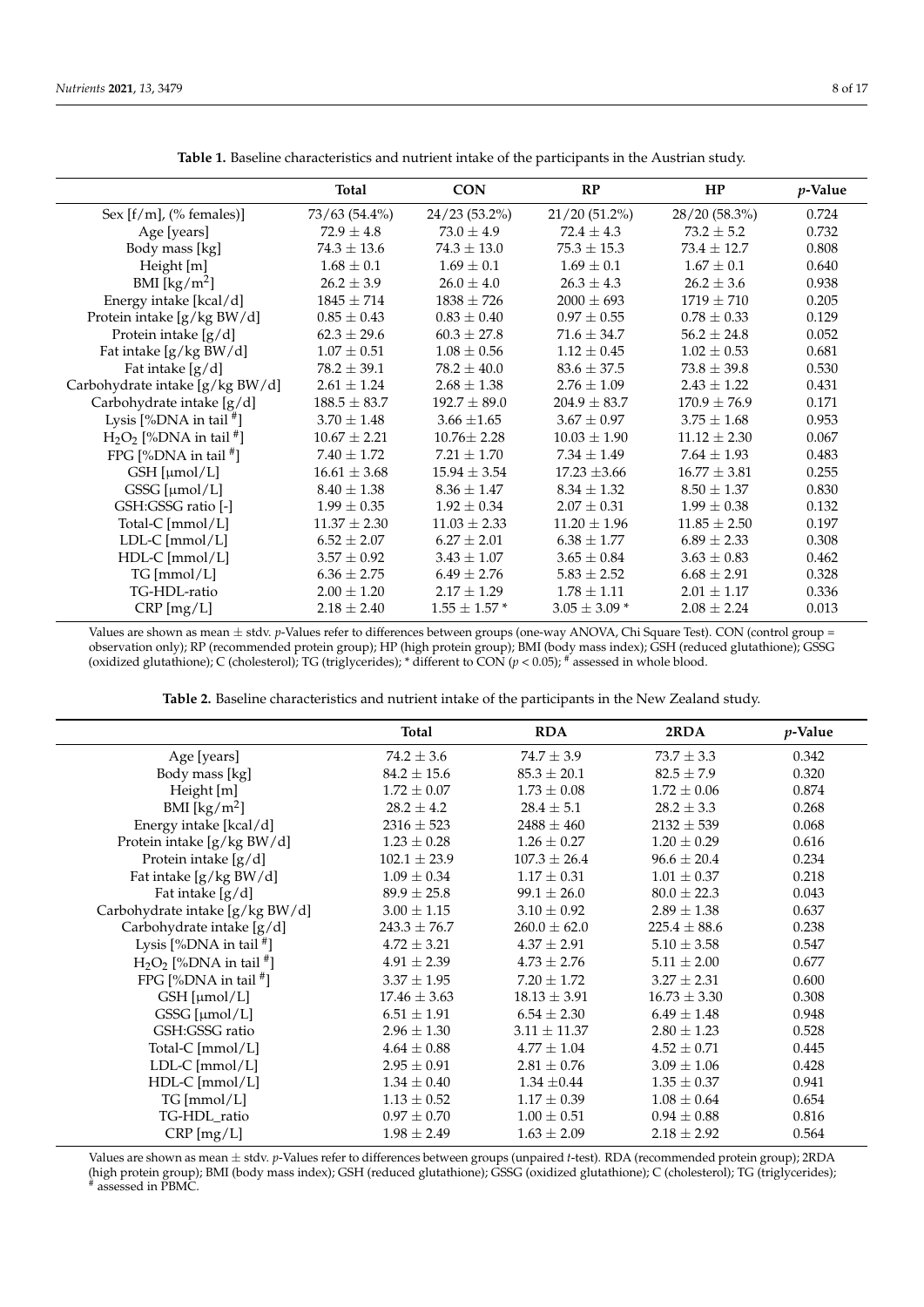The number of steps taken per day before the start of the intervention was  $7879 \pm 3106$ and 8740  $\pm$  2699 in RDA and 2RDA groups, respectively ( $p = 0.641$ ) and did not change during the intervention  $(p = 0.593)$  [\[25\]](#page-15-7).

# *3.2. Macronutrient and Total Energy Intake*

3.2.1. Macronutrient and Total Energy Intake Austrian Study

As shown in Table [3,](#page-8-0) significant effects of time, group and time\*group interactions were found for protein (*p* < 0.001). Average protein intake was increased by 0.19 and  $0.75$  g/kg BW/d ( $p = 0.002$ ;  $p < 0.001$ ) between pre and post in RP (pre: 14 E%, post: 15 E%) and HP (pre: 13 E%, post: 23 E%), respectively, while CON remained unchanged (pre: 13 E%, post: 13 E%). Post intervention HP had higher protein intake levels in comparison to both, RP and CON (*p* < 0.001).

**Table 3.** Intervention effects on macronutrient and energy intake in the Austrian study (*n* = 119).

<span id="page-8-0"></span>

| Parameter                    | Group                  | Pre(1)                                              | Post $(t2)$                                                | Time p-Value | Group <i>p</i> -Value | Time $\times$ Group p-Value |
|------------------------------|------------------------|-----------------------------------------------------|------------------------------------------------------------|--------------|-----------------------|-----------------------------|
| Protein<br>[g/kg BW/d]       | <b>CON</b><br>RP<br>HP | $0.83 \pm 0.40$<br>$0.89 \pm 0.28$<br>$0.79 + 0.31$ | $0.91 \pm 0.36$<br>$1.08 \pm 0.32$ **<br>$1.54 + 0.35$ *** | < 0.001      | < 0.001               | < 0.001                     |
| Carbohydrates<br>[g/kg BW/d] | <b>CON</b><br>RP<br>HP | $2.68 + 1.38$<br>$2.72 + 1.11$<br>$2.46 + 1.21$     | $2.70 + 1.10$<br>$2.83 + 0.95$<br>$2.48 \pm 0.88$          | 0.566        | 0.891                 | 0.408                       |
| Fat<br>[g/kg BW/d]           | <b>CON</b><br>RP<br>HP | $1.08 \pm 0.56$<br>$1.08 \pm 0.39$<br>$1.03 + 0.52$ | $1.18 \pm 0.44$<br>$1.12 \pm 0.36$<br>$1.09 \pm 0.38$      | 0.100        | 0.699                 | 0.876                       |
| Energy intake<br>[kcal/d]    | <b>CON</b><br>RP<br>HP | $1838 \pm 726$<br>$1981 \pm 690$<br>$1730 \pm 700$  | $1961 \pm 578$<br>$2118 \pm 630$<br>$1989 + 525$ **        | 0.001        | 0.475                 | 0.332                       |

Values are shown as mean ± stdv. *p*-Values refer to main effects of time and group as well as time\*group interactions (two-way mixed ANOVA). Significant effects ( $p < 0.05$ ) are shown in bold. In case of significant overall time effects, Bonferroni-corrected post hoc analyses were performed individually for groups, whereby asterisks indicate significant differences to pre (t1). \*\*\* (*p* < 0.001); \*\* (*p* < 0.01). CON (control group = observation only); RP (recommended protein group); HP (high protein group).

> No time\*group interaction was found for total energy, carbohydrate and fat intakes. Energy intake increased significantly within the study period by 175 kcal/d from pre to post  $(p = 0.003)$ . There were no differences in energy intake between groups. No differences between groups or changes over time were observed for carbohydrate or fat intake (Table [3\)](#page-8-0).

## 3.2.2. Macronutrient and Total Energy Intake New Zealand Study

As shown in Table [4,](#page-9-0) significant effects of group and time\*group interactions were found for protein ( $p < 0.001$ ). Average protein intake was increased by 0.54 g/kg BW/d (*p* < 0.001; pre: 19 E%, post: 20.2 E%) between pre and post in the 2RDA group and decreased by 0.43 g/kg BW/d (*p* <0.001; pre: 17.7 E%, post: 11.6 E%) in the RDA group. After the intervention the 2RDA group had higher protein intake levels in comparison to the RDA group  $(p < 0.001)$ .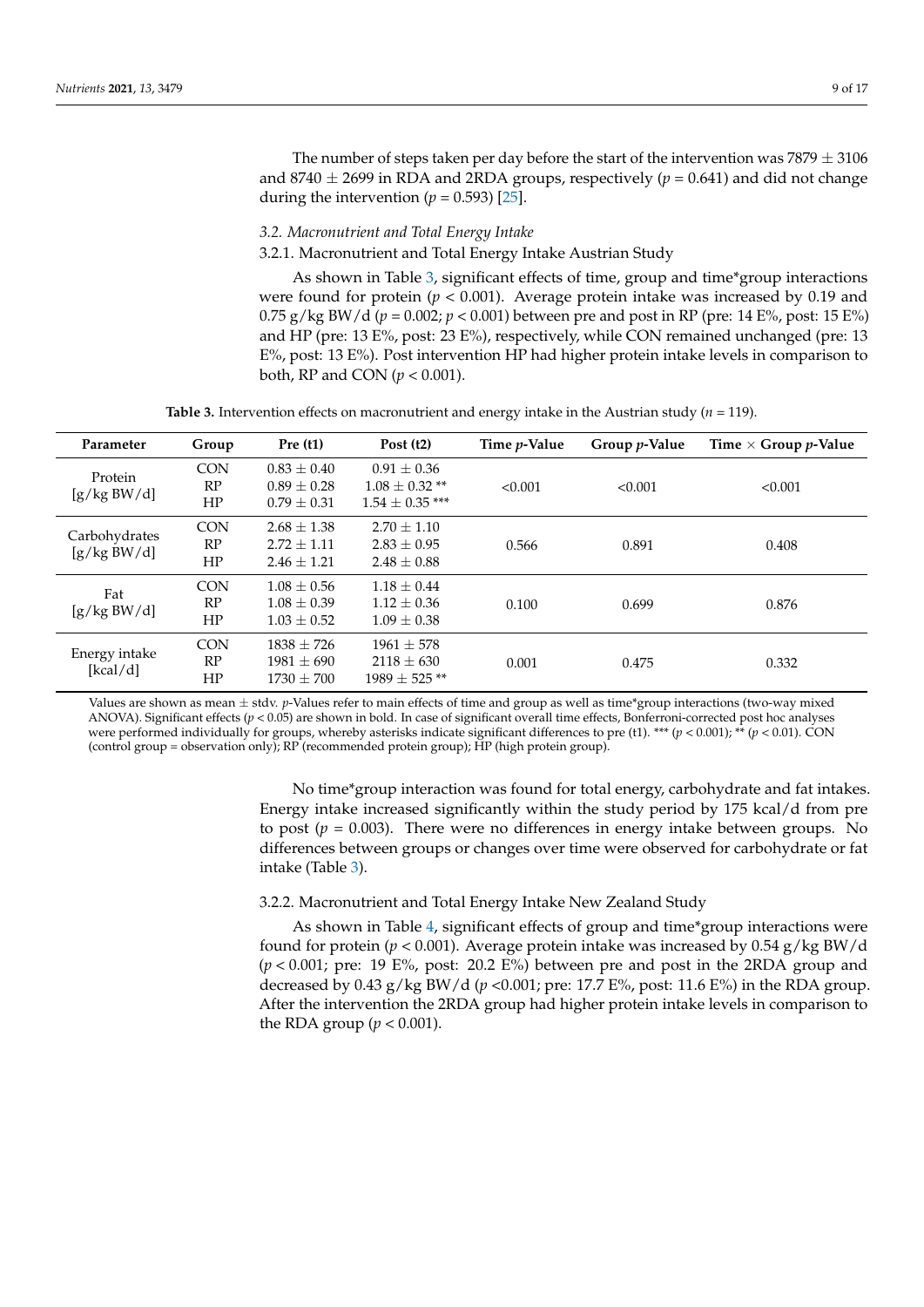<span id="page-9-0"></span>

| Parameter                    | Group              | Pre(1)                             | Post $(t2)$                               | Time <i>p</i> -Value | Group <i>p</i> -Value | Time $\times$ Group p-Value |
|------------------------------|--------------------|------------------------------------|-------------------------------------------|----------------------|-----------------------|-----------------------------|
| Protein<br>[g/kg BW/d]       | <b>RDA</b><br>2RDA | $1.26 \pm 0.27$<br>$1.20 \pm 0.29$ | $0.89 + 0.09$ ***<br>$1.74 + 0.22$ ***    | 0.164                | < 0.001               | < 0.001                     |
| Carbohydrates<br>[g/kg BW/d] | <b>RDA</b><br>2RDA | $3.10 \pm 0.92$<br>$2.89 \pm 1.38$ | $4.18 \pm 0.83$ **<br>$4.21 \pm 0.89$ *** | < 0.001              | 0.794                 | 0.397                       |
| Fat<br>[g/kg BW/d]           | <b>RDA</b><br>2RDA | $1.17 \pm 0.31$<br>$1.01 \pm 0.37$ | $1.11 \pm 0.23$<br>$1.12 \pm 0.18$        | 0.706                | 0.359                 | 0.164                       |
| Energy intake<br>[kcal/d]    | <b>RDA</b><br>2RDA | $2488 \pm 460$<br>$2132 \pm 539$   | $2683 \pm 516$<br>$2823 \pm 153$ ***      | < 0.001              | 0.423                 | 0.009                       |

**Table 4.** Intervention effects on macronutrient and energy intake in the New Zealand study ( $n = 29$ ).

Values are shown as mean ± stdv. *p*-values refer to main effects of time and group as well as time\*group interactions(two-way mixed ANOVA). Significant effects (*p* < 0.05) are shown in bold. In case of significant overall time effects, Bonferroni-corrected post hoc analyses were performed individually for groups, whereby asterisks indicate significant differences to pre (t1). \*\*\* ( $p < 0.001$ ); \*\* ( $p < 0.01$ ). RDA (Recommended Daily Allowance for protein, 0.8 g/kg BW/d).

> No time\*group interaction was found for carbohydrate and fat intake. Carbohydrates increased in both groups (time effect  $p < 0.001$ ). For the energy intake there was an increase only in the 2RDA group ( $p < 0.001$ ; Table [4\)](#page-9-0).

# *3.3. Baseline Correlations between Markers of DNA Damage and Biochemical Parameter in the Austrian Study*

We observed numerous correlations between markers of oxidative DNA damage and lipid metabolism (Table [5\)](#page-9-1), which were even stronger in women than in men (Supplementary Table S1). No correlations were found between DNA damage markers and anthropometric parameters. For GSH and GSSG some associations (e.g., body mass; r = 0.264, *p* < 0.05; WC: r = 0.278, *p* < 0.05; HDL-C r = −0.214, *p* < 0.05) were observed, but they were not strong or consistent.

<span id="page-9-1"></span>**Table 5.** Correlations of DNA damage markers with plasma lipid biomarkers at baseline in the Austrian study.

| Biomarker         | Lysis<br>[%DNA in Tail]                | $H_2O_2$<br>[%DNA in Tail] | FPG.<br>[%DNA in Tail] |  |
|-------------------|----------------------------------------|----------------------------|------------------------|--|
| Total-C $[mg/dL]$ | $0.472**$                              | $0.256**$                  | $0.394**$              |  |
| $HDL-C$ [mg/dL]   | $-0.243**$                             | $-0.169$                   | $-0.027$               |  |
| $LDL-C [mg/dL]$   | $0.462**$                              | $0.265**$                  | $0.377**$              |  |
| TG [mg/dL]        | $0.615**$                              | $0.365**$                  | $0.281**$              |  |
| Total-C/HDL-C     | $0.600**$<br>.<br>$\sim$ $\sim$ $\sim$ | $0.364**$                  | $0.296**$              |  |

C (cholesterol); TG (triglycerides); \*\* *p* < 0.01.

In the New Zealand study no baseline correlations were found, which was assumingly mainly due to the lower number of subjects enrolled in this study.

#### *3.4. Intervention Effects*

There was neither a group effect nor a time\*group interaction regarding changes in markers for oxidative DNA damage, GSH/GSSG or CRP in both studies (Tables [6](#page-10-0) and [7\)](#page-10-1). In the NZ study there was no time effect, but in the Austrian study we could observe a small but significant time effect for all groups towards a reduction for %DNA in tail after the treatment with lysis buffer ( $p = 0.002$ ), H<sub>2</sub>O<sub>2</sub> challenge ( $p < 0.001$ ) and FPG ( $p < 0.001$ ) after 6 weeks of intervention. The same was true for reduced GSH ( $p = 0.002$ ), which was also reduced over time for all groups. For all other parameters neither time or group effects nor a time\*group interaction were assessed. The sex specific results are shown in Supplementary Tables S2 and S3.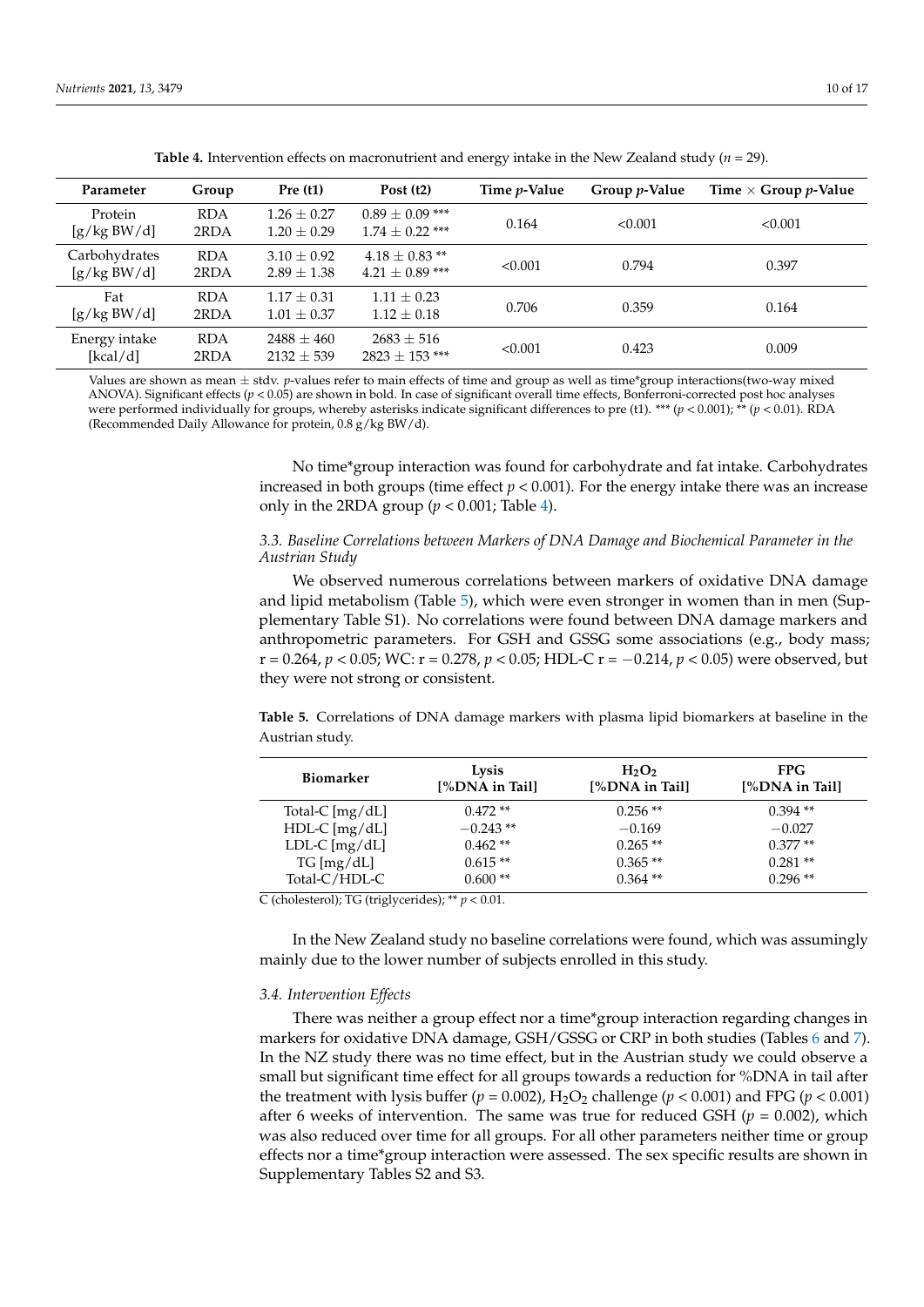<span id="page-10-0"></span>

| Parameter                       | Group                             | Mean $\pm$ Stdv                                          |                                                                  | Time            | Group           | Time $\times$ Group | <b>Time Points</b><br><b>Differences</b>                  |
|---------------------------------|-----------------------------------|----------------------------------------------------------|------------------------------------------------------------------|-----------------|-----------------|---------------------|-----------------------------------------------------------|
|                                 |                                   | <b>Baseline</b>                                          | 6 Weeks                                                          | <i>p</i> -Value | <i>p</i> -Value | <i>p</i> -Value     | $\Delta$ (Post-Pre)                                       |
| Lysis [%DNA<br>in tail]         | <b>CON</b><br>RP<br>$\rm{HP}$     | $3.74 \pm 1.73$<br>$3.64 \pm 0.99$<br>$3.55 \pm 1.17$    | $3.28 \pm 1.19$ ***<br>$3.54 \pm 1.32$<br>$3.03 \pm 0.84$ ***    | 0.002           | 0.446           | 0.263               | $-0.45 \pm 1.24$<br>$-0.10 \pm 1.51$<br>$-0.53 \pm 0.82$  |
| $H_2O_2$<br>$[%DNA$ in<br>tail] | <b>CON</b><br>RP<br>$\rm{HP}$     | $10.92 \pm 2.35$<br>$10.00 \pm 1.89$<br>$10.73 \pm 2.02$ | $9.69 \pm 2.06$ ***<br>$9.43 \pm 1.92$<br>$9.40 \pm 1.94$ ***    | < 0.001         | 0.363           | 0.156               | $-1.23 \pm 1.83$<br>$-0.58 \pm 1.96$<br>$-1.33 \pm 1.74$  |
| FPG [%DNA<br>in tail]           | <b>CON</b><br>RP<br>HP            | $7.23 \pm 1.79$<br>$7.32 \pm 1.49$<br>$7.45 \pm 1.93$    | $6.33 \pm 1.51$ ***<br>$6.78 \pm 1.91$ **<br>$6.18 \pm 1.64$ *** | < 0.001         | 0.698           | 0.148               | $-1.15 \pm 1.61$<br>$-0.54 \pm 1.96$<br>$-1.54 \pm 1.67$  |
| <b>GSH</b><br>[µmol/L]          | <b>CON</b><br>RP<br>HP            | $15.98 \pm 3.71$<br>$17.34 \pm 3.69$<br>$16.74 \pm 3.93$ | $15.58 \pm 2.69$<br>$16.10 \pm 2.91*$<br>$15.96 \pm 2.35$ *      | 0.002           | 0.373           | 0.417               | $-0.40 \pm 2.91$<br>$-1.24 \pm 2.86$<br>$-0.77 \pm 2.54$  |
| GSSG<br>[µmol/L]                | <b>CON</b><br>$\mathbf{RP}$<br>HP | $8.23 \pm 1.47$<br>$8.40 \pm 1.35$<br>$8.51 \pm 1.45$    | $8.17 + 1.46$<br>$8.21 \pm 1.49$<br>$8.22 \pm 1.09$              | 0.172           | 0.831           | 0.764               | $-0.06 \pm 1.61$<br>$-0.20 \pm 1.29$<br>$-0.29 \pm 1.37$  |
| GSH:GSSG<br>ratio               | <b>CON</b><br>RP<br>HP            | $1.95 \pm 0.34$<br>$2.07 \pm 0.31$<br>$1.99\pm0.39$      | $1.95 \pm 0.37$<br>$2.00 \pm 0.39$<br>$1.96 \pm 0.28$            | 0.302           | 0.440           | 0.727               | $-0.001 \pm 0.43$<br>$-0.07 \pm 0.33$<br>$-0.03 \pm 0.28$ |
| $CRP$ [mg/L]                    | <b>CON</b><br>RP<br>HP            | $1.48 \pm 1.47$<br>$3.10 \pm 3.21$<br>$2.05 \pm 2.31$    | $2.62 \pm 6.79$<br>$2.76 \pm 2.67$<br>$3.03 \pm 5.09$            | 0.207           | 0.459           | 0.385               | $1.15 \pm 6.71$<br>$-0.34 \pm 3.30$<br>$0.99 \pm 4.64$    |

| Table 6. Impact of the protein intervention on DNA damage marker in the Austrian study. |  |
|-----------------------------------------------------------------------------------------|--|
|                                                                                         |  |

Values are shown as mean ± stdv. *p*-Values refer to main effects of time, group and time\*group interactions (two-way mixed ANOVA). Significant effects are shown in bold. In case of significant overall time effects, Bonferroni-corrected post hoc analyses were performed individually for groups, whereby asterisks indicate significant differences to pre (t1). \*\*\* (*p* < 0.001); \*\* (*p* < 0.01); \* (*p* < 0.05). CON (control group = observation only); RP (recommended protein group); HP (high protein group).

<span id="page-10-1"></span>

| Parameter              | Group      | Mean $\pm$ Stdv  |                  | <b>Time</b>     | Group           | Time $\times$ Group | <b>Time Points</b><br><b>Differences</b> |
|------------------------|------------|------------------|------------------|-----------------|-----------------|---------------------|------------------------------------------|
|                        |            | <b>Baseline</b>  | <b>10 Weeks</b>  | <i>p</i> -Value | <i>p</i> -Value | <i>p</i> -Value     | $\Delta$ (post–pre)                      |
| Lysis [%DNA in         | <b>RDA</b> | $5.10 \pm 3.58$  | $4.62 \pm 3.16$  |                 |                 |                     | $0.22 \pm 1.68$                          |
| tail]                  | 2RDA       | $4.37 \pm 2.91$  | $4.58 \pm 2.94$  | 0.72            | 0.729           | 0.348               | $-0.48 \pm 2.22$                         |
| $H2O2$ [%DNA in        | <b>RDA</b> | $5.11 \pm 2.00$  | $4.90 \pm 2.71$  |                 |                 |                     | $-0.21 \pm 2.06$                         |
| tail]                  | 2RDA       | $4.73 \pm 2.76$  | $4.52 \pm 2.14$  | 0.608           | 0.643           | 0.999               | $-0.21 \pm 2.26$                         |
| FPG [%DNA in]<br>tail] | <b>RDA</b> | $3.27 \pm 2.31$  | $3.36 \pm 1.81$  | 0.869           |                 | 0.994               | $0.09 \pm 2.68$                          |
|                        | 2RDA       | $3.46 \pm 1.64$  | $3.54 \pm 2.40$  |                 | 0.614           |                     | $0.09 \pm 3.10$                          |
| GSH [µmol/L]           | <b>RDA</b> | $16.73 \pm 3.30$ | $16.37 \pm 1.26$ | 0.059           | 0.475           | 0.189               | $-1.24 \pm 2.86$                         |
|                        | 2RDA       | $18.13 \pm 3.91$ | $16.24 \pm 1.87$ |                 |                 |                     | $-0.72 \pm 2.54$                         |
|                        | <b>RDA</b> | $6.49 \pm 1.48$  | $6.87 \pm 1.72$  |                 |                 |                     | $-0.07 \pm 2.02$                         |
| GSSG [µmol/L]          | 2RDA       | $6.57 \pm 2.30$  | $6.47 \pm 2.43$  | 0.657           | 0.796           | 0.518               | $0.38 \pm 1.61$                          |
|                        | <b>RDA</b> | $2.80 \pm 1.23$  | $2.66 \pm 1.34$  |                 |                 |                     | $-0.32 \pm 1.05$                         |
| GSH:GSSG ratio         | 2RDA       | $3.11 \pm 1.38$  | $2.78 \pm 0.87$  | 0.146           | 0.806           | 0.545               | $-0.14 \pm 0.50$                         |
| $CRP$ [mg/L]           | <b>RDA</b> | $2.18 \pm 2.92$  | $2.87 \pm 3.34$  |                 |                 |                     | $-0.34 \pm 2.63$                         |
|                        | 2RDA       | $1.74 \pm 2.23$  | $1.39 \pm 1.08$  | 0.71            | 0.281           | 0.28                | $0.70 \pm 2.27$                          |

**Table 7.** Impact of the protein intervention on DNA damage marker in the New Zealand study.

Values are shown as mean ± stdv. *p*-Values refer to main effects of time and time\*group interactions (two-way mixed ANOVA). Significant effects are shown in bold. RDA (recommended protein intake); 2RDA (twofold recommended dietary intake).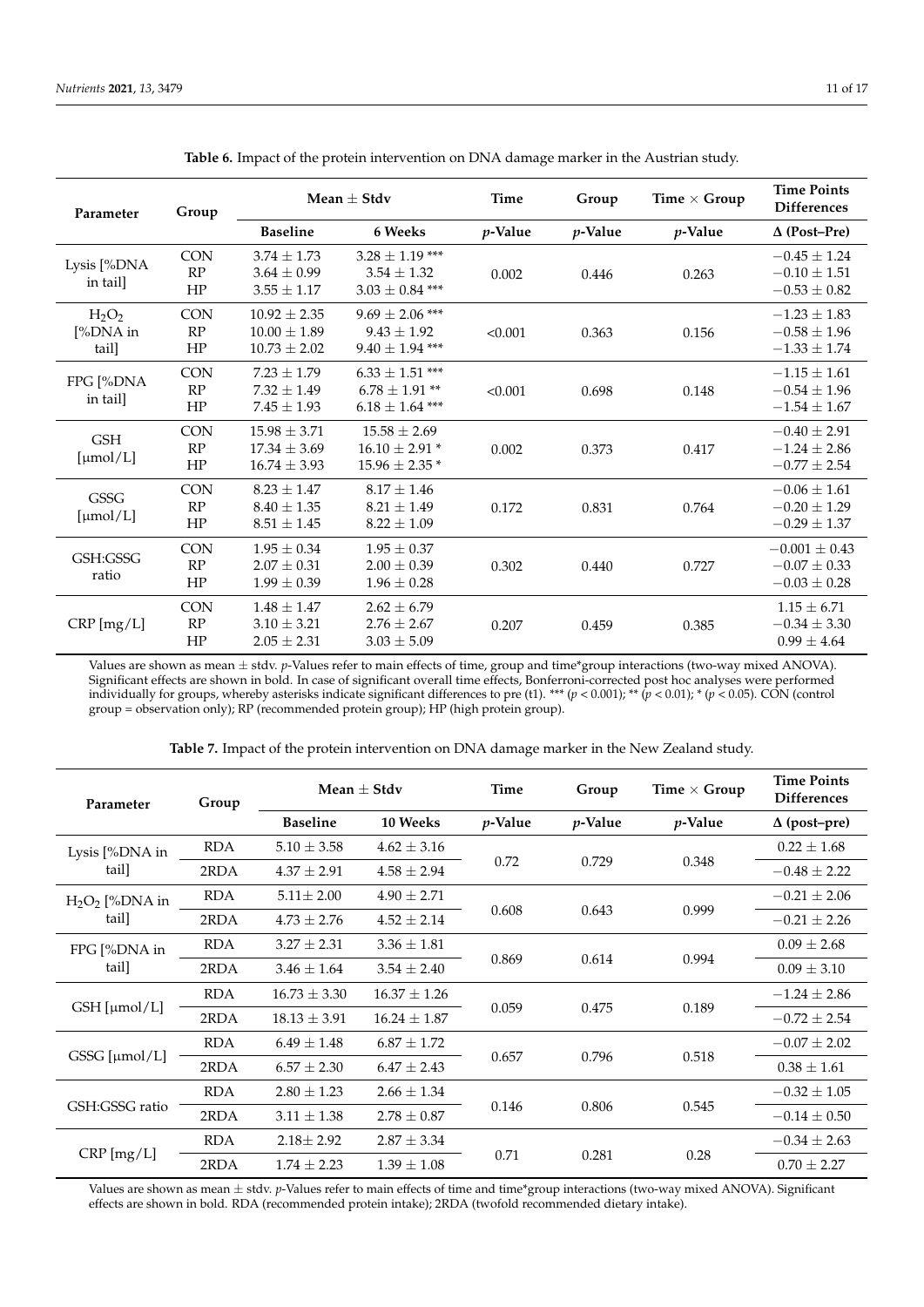After six weeks of intervention some changes (∆) of DNA-damage markers particularly with plasma lipid parameters but also the WHR were observed in the Austrian study: RP group:

∆ Lysis is correlating with ∆ plasma: total-C (r = 0.409, *p* < 0.05), LDL-C (r = 0.523, *p* < 0.05), HDL-C (r = −0.355, *p* < 0.05), TG (r = 0.764, *p* < 0.01), TG:HDL-ratio (r = 0.817, *p* < 0.01);  $\triangle$  WHR (*r* = 353, *p* < 0.05).

∆ H2O<sup>2</sup> is correlating with ∆ plasma: total-C (r = 0.419, *p* < 0.01), LDL-C (r = 0.417, *p* < 0.05), TG (r = 0.448, *p* < 0.01), TG:HDL-ratio (r = 0.473, *p* < 0.01) as well as the ∆ WHR  $(r = 0.332, p < 0.05)$ .

HP group:

∆ FPG is correlating with ∆ plasma LDL-C (r = 0.327, *p* < 0.05).

CON group:

∆ Lysis is correlating with ∆ plasma: HDL-C (r = −0.325, *p* < 0.05), TG (r = 0.454, *p* < 0.01), TG:HDL-ratio (r = 0.462, *p* < 0.01) and ∆ WHR (r = −0.375, *p* < 0.05).

#### **4. Discussion**

The main aim of the present paper was to investigate whether an increase in protein intake to or well above the recommended level would affect damage to the DNA or change levels of reduced and oxidised glutathione in community-dwelling elderly subjects in two independent studies. We were able to include data of two randomized control trials with very similar study aims. In the Austrian study 119 participants (54%/46% females/males) finished the 6 week intervention. The participants of the Austrian study were able to reach the D-A-CH recommended daily level of 1.0 g protein per kg BW/d in the RP, whereas the high protein group doubled their baseline intake levels to almost 1.6 g protein per kg BW/d. In the New Zealand study 29 males finished the 10 week intervention consuming either 0.8 g protein per kg BW/d (RDA in New Zealand) or 1.6 g protein per kg BW/d (2RDA). High protein intake in both studies increased to 1.5–1.7 g protein per kg BW, whereas the RDA group (NZ) and the control group (Austria) remained at around  $0.8-0.9$  g protein per kg BW/d. In Austria, a third group was included which was set to the protein recommendations for elderly people in the German speaking countries which are 1 g protein per kg BW/d. It is important to note, that all analytical assessments regarding DNA damage and glutathione were performed in the same laboratory. None of the interventions led to group effects regarding DNA damage markers, GSH/GSSG levels or CRP. Therefore, increasing the protein intake to more than 20% of the total energy intake in communitydwelling seniors (average age 72.9  $\pm$  4.8 and 74.2  $\pm$  3.6 in Austria and New Zealand, respectively) did not increase measures of DNA damage, alter GSH, GSSG levels or its ratio or lead to an increase in CRP.

Prior to the dietary interventions, slightly higher DNA damage was evident in female participants, compared to males, for the Austrian study. This was however only significant for the  $H_2O_2$  challenge (males:  $10.25 \pm 1.93\%$  DNA in tail; females  $11.02 \pm 2.38\%$ DNA in tail;  $p = 0.004$ ). The New Zealand study was performed in males only. The findings in the Austrian study appear to be different to that reported previously in younger individuals, where it was shown that men tend to have a higher rate of DNA damage than women [\[34–](#page-15-16)[36\]](#page-15-17), however, data in elderly people are rare. At younger age females usually show a better lifestyle and higher level of oestrogen, which provides them with a better defence system against free radical species [\[37\]](#page-15-18). This is diminished in elderly postmenopausal women and the advantage of women gradually disappears after menopause, which leads e.g., to a higher risk of cardiovascular disease in postmenopausal women than men of the same age, a trend that is largely attributed to the role of female oestrogen [\[38\]](#page-15-19). This would also explain why sex specific differences in DNA damage seen at a younger age is no longer present in elderly women.

The presented studies differ to previous high protein randomized control studies, since most of them were performed by modulating the protein intake via supplements [\[39\]](#page-15-20), not with whole foods. In the Austrian and New Zealand studies protein intake was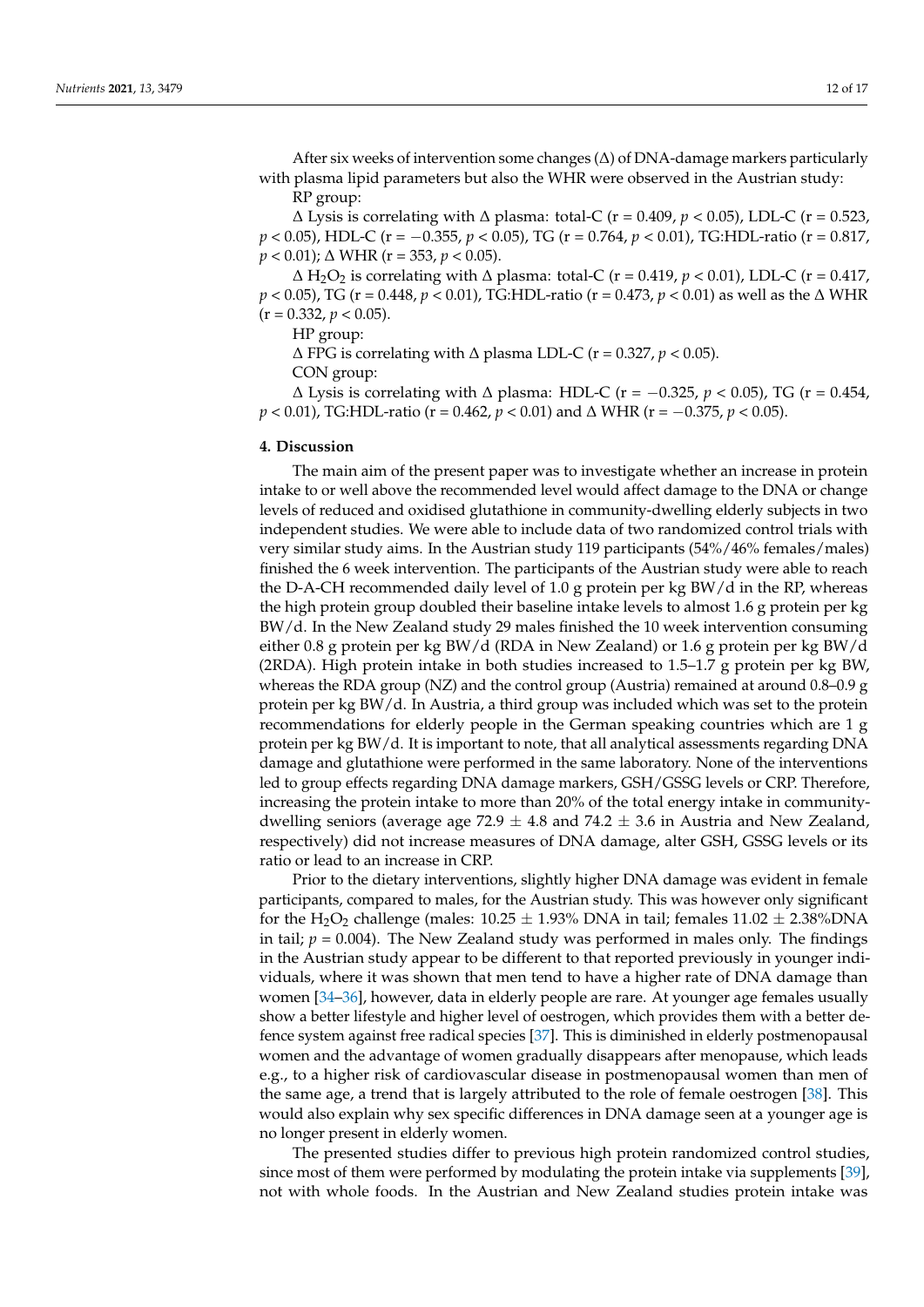personalised and the required food supply was calculated according to the respective body weight, which was particularly challenging for subjects of high body weight.

In the Austrian study subjects in the HP group increased their mean protein intake from 13 E% to 23 E% within 6 weeks, which was almost a doubling of their habitual protein intake (before: 0.79 ± 0.31 vs. after: 1.54 ± 0.31 g protein/kg BW/d, *p* < 0.001). In the RP (after:  $1.08 \pm 0.32$  g protein/kg BW/d) we achieved the recommended level and the CON remained stable in their protein intake (after:  $0.91 \pm 0.36$  g protein/kg BW/d). The other macronutrients did not change and also for energy intake we did not observe a group or a time\*group effect.

In the New Zealand study the habitual intake of  $1.1-1.2$  g protein/kg BW/d had to be reduced in the RDA group to achieve  $0.9 \pm 0.1$  g protein/kg BW/d ( $p < 0.001$ ), but was increased in the 2RDA group to  $1.7 \pm 0.1$  g protein/kg BW/d ( $p < 0.001$ ). Both groups were slightly energy deficient, with no difference between groups ( $p = 0.427$ ).

DNA damage as well as GSH and GSSG levels were not affected by the intervention and did not increase based on the high protein diet, in neither of the two studies. Therefore, increasing the protein intake with food sources in older males and females for 6 and 10 weeks respectively did not affect pathways, which may trigger an increase in DNA strand breaks in PBMC and in whole blood. Since this is the first study in elderly investigating this link, we can only compare data to a similar study in institutionalised subjects, which received a multivitamin and macronutrient containing supplement [\[20\]](#page-15-2). Here a significant increase in %DNA in tail was observed after 3 and 6 months of intervention, however, in this study the group which received the supplement performed also resistance training for the same duration which might have been responsible for this increase. The latter is supported since another group in this study, which performed only resistance training without the supplement also increased DNA damage in the same range.

In the Austrian study further interesting results were obtained. We observed a time effect for all groups with reductions in GSH and %DNA in tail, independent of whether cells were challenged with or without  $H_2O_2$  and FPG. From the biological point of view the effects were rather small, yet statistically significant. This might be explained by a seasonal variation. It is already known that seasonal variations such as air temperature, sun radiation and sun insolation are predictive for the comet assay [\[40\]](#page-15-21). The factors contributing to a greater DNA damage in summer are longer sun and heat exposure, use of sunbeds and higher sun radiation [\[41\]](#page-15-22). Very recently it was shown in adults that greater baseline DNA damage was observed in summer showing the highest levels of DNA damage compared with all the other seasons [\[40\]](#page-15-21). This would also explain the time effect in the Austrian study part, since we started with the investigations mid of July to end of August 2018. During this time period heat waves were experienced, with 29 out of 48 days during the recruitment period experiencing daily peak temperatures above 30 ◦C, with 45 days out of 48 exceeding 25 <sup>°</sup>C. In September and October, when the second investigation was performed, only 3 days were above 30 ◦C and 16 above 25 ◦C.

In the New Zealand study which was performed between April and October the temperature was more stable with no single day above 25 °C within the study months [\[42\]](#page-15-23). Therefore, this seasonal effect and the annual changes in the weather depend on the location where studies are being performed and should be taken into consideration in the future when planning cohort or intervention studies, particularly in times of a changing climate.

Further some interesting and strong correlations of DNA damage marker with lipid metabolism were found both at baseline and after intervention. Interestingly, body composition or physical performance was not associated with baseline DNA damage, although we could recently demonstrate that higher aerobic fitness significantly correlates with a lower rate of chromosomal damage [\[43\]](#page-16-0).

The studies have several strengths and limitations. First, this manuscript combines two randomized intervention trials, independently conducted and both using a food-based approach to increase the protein intake in elderly subjects. This is rare compared to the use of protein supplementation, particularly in this age group. Further, the dietary intake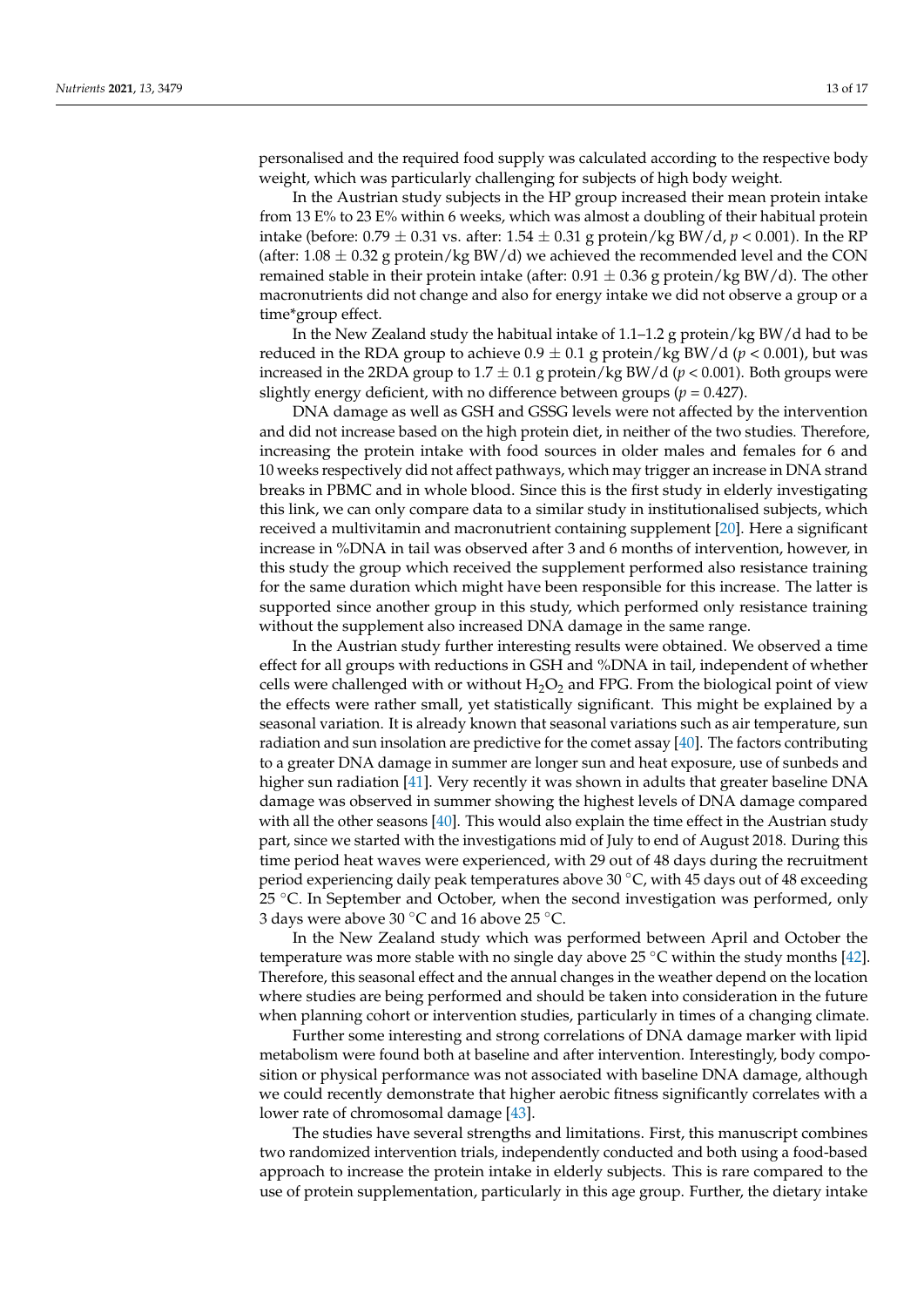was personalised, strictly controlled in both studies and modulated as and when required. Although the target dietary protein intake level of  $2 g/kg BW/d$  in the Austrian study was not reached, the mean 1.54 g protein/kg BW/d was almost double baseline intake. The analyses of DNA damage marker and glutathione assessment were performed in the same lab in Austria, so lab-based differences, which are well known for the comet assay [\[44\]](#page-16-1) could be excluded. The start of the Austrian study was in summer 2018, which consisted of many days above 30 ◦C. This might be the reason for observing the time effect for all groups regarding DNA damage; a fact that must be taken into account in future studies.

### **5. Conclusions**

Two randomized control trials could clearly show that a substantial increase in the habitual protein intake to 1.5–1.7  $g/kg$  BW/d in elderly community-dwelling subjects with a whole food approach is possible. This dietary modification did not lead to changes in single and double strand breaks, neither in the standard comet assay nor after the use of the restriction enzyme FPG or a  $H_2O_2$  challenge, and levels of oxidized and reduced glutathione. Comparisons with literature data were challenging, since only very few studies have been published with a similar background, so this situation should encourage to further investigate the link between protein intake or other nutrient related changes in elderly subjects and DNA damage and oxidative stress parameter. However, on the basis of the presented intervention trials, in the period of analysis, there was no marked dietary effect on measures of oxidative stress and DNA damage. Importantly, when conducting human intervention trials over months and considering the comet assay as outcome marker, the seasonal effects should be taken into consideration when planning a trial.

**Supplementary Materials:** The following are available online at [https://www.mdpi.com/article/10](https://www.mdpi.com/article/10.3390/nu13103479/s1) [.3390/nu13103479/s1,](https://www.mdpi.com/article/10.3390/nu13103479/s1) Table S1: Correlations of DNA damage markers with plasma lipid parameters at baseline in males and females from the Austrian study; Table S2: Impact of the protein intervention on DNA damage markers in females from the Austrian study. Table S3: Impact of the protein intervention on DNA damage marker in males from the Austrian study.

**Author Contributions:** Austrian study: Conceptualization, K.-H.W., B.F., E.-M.S., B.W.; methodology, J.T.C., J.K., L.B., A.D., B.F., K.-H.W.; formal analysis, A.D., B.F., O.N., K.-H.W.; investigation, R.A., S.U., P.A.Z., A.D., B.F.; resources, K.-H.W., B.W.; writing—original draft preparation, A.D., K.-H.W.; writing—review and editing, all authors; supervision, K.-H.W., B.F., B.W.; project administration, K.-H.W.; funding acquisition, K.-H.W., B.W. New Zealand study: Conceptualisation: D.C.-S., C.J.M.; Methodology: D.C.-S., C.J.M., A.M.M.; Investigation: P.S., C.J.M., N.Z, R.F.D., F.R., S.M.M., A.M.M.; Data curation: C.J.M., A.M.M., N.A.G.; Writing—review and editing: C.J.M., N.Z., R.F.D., F.R., S.M.M., N.C.R., A.M.S., A.M.M., D.C.-S.; Funding acquisition: D.C.-S., S.O.K., N.C.R.; project administration, D.C.-S. All authors approved the final version of the manuscript for submission.

**Funding:** Austrian study: This work was supported by the University of Vienna, by funding the Research Platform Active Ageing, and the EU-program Interreg SK-AT (NutriAging). This article was supported by the Open Access Publishing Fund of the University of Vienna. New Zealand study: The study was supported by New Zealand Ministry of Business, Innovation and Employment International Relationships and the European Union (IRSES-318962-BIOAGE), AgResearch Limited through the Strategic Science Investment Fund (Contracts A19079 and A21246: Nutritional strategies for an ageing population). Open Access Funding by the University of Vienna.

**Institutional Review Board Statement:** Austrian study: The study was performed in accordance with the Declaration of Helsinki, approved by the Ethics Committee of the University of Vienna (Reference Number: 00322) and registered at <https://clinicaltrials.gov> (NCT04023513, 17 July 2019). New Zealand study: The study was performed in accordance with the Declaration of Helsinki and approved by the Southern Health and Disability Ethics Committee (Ministry of Health, Wellington, New Zealand; 15/STH/236). It was prospectively registered with the Australian and New Zealand Clinical Trial Registry [\(www.anzctr.org.au,](www.anzctr.org.au) 9 March 2016) as ACTRN12616000310460.

**Informed Consent Statement:** A written informed consent form was signed by all participants before participation in the studies.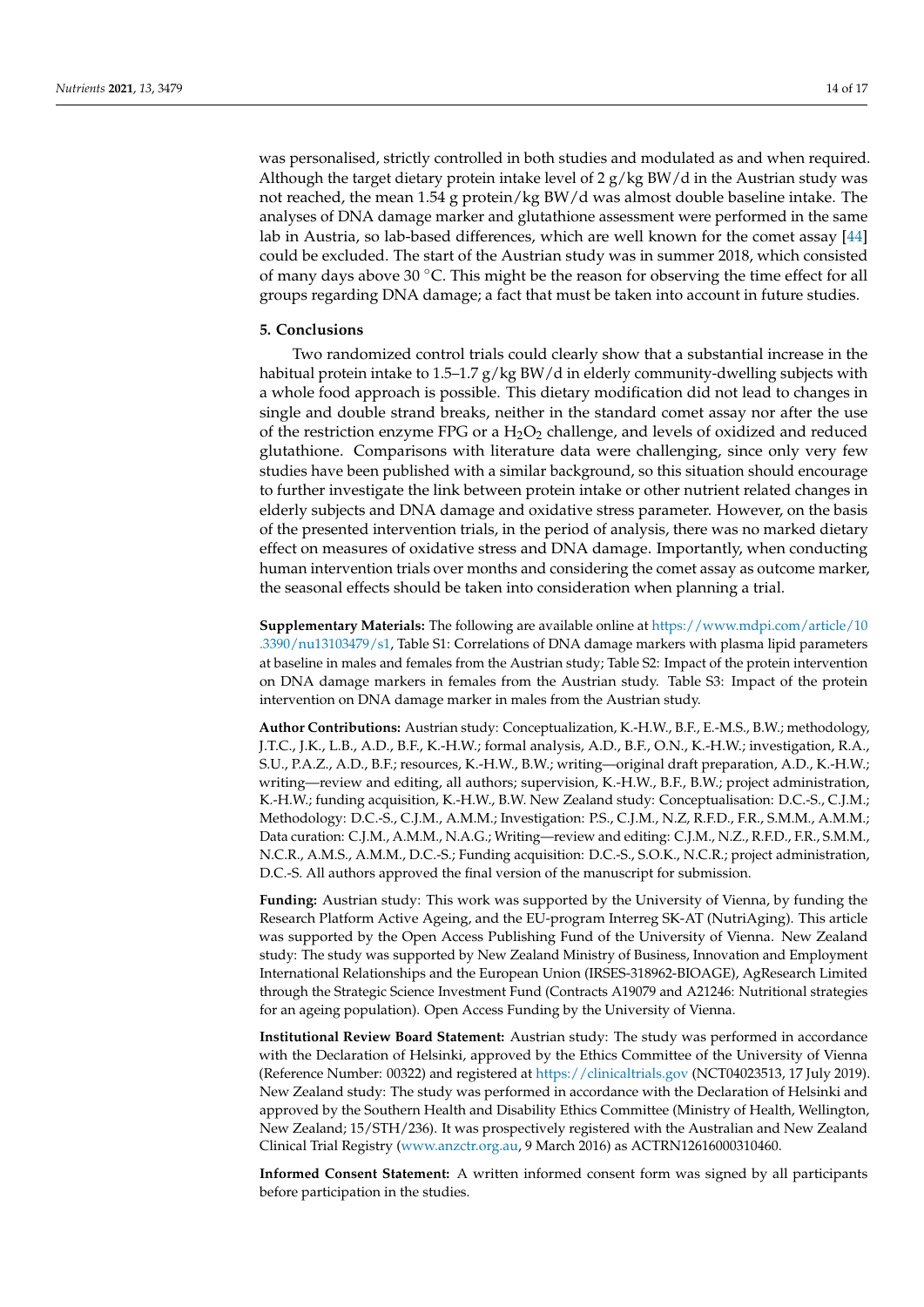**Data Availability Statement:** The data presented in this study are available in this article.

**Acknowledgments:** Austrian study: The authors thank all participants and students who supported this project as well as Holmes Place Wien GmbH and Stars Fitness GmbH for providing their training locations. We further thank the companies Chiefs AG, Rudolf Ölz Meisterbäcker GmbH & Co KG, Neoh (Alpha Republic GmbH), AnovonA Medsupps GmbH, NÖM AG, Gittis Naturprodukte GmbH, GoVital (Findus Sverige AB), Nomad Foods Europe, Fleischwaren Berger Ges.m.b.H. & Co KG and Handl Tyrol GmbH for providing us with the protein-rich and standard food products. The authors of the Austrian study thank Melanie Csizmazia, Melanie Bartosch, Mila Varcheva, Ricarda Baron and Muriel Harloff with diet preparation, data collection and lab support. New Zealand study: The authors thank Petra Hinterleitner, Elisabet Boman, Evelina Malmquist, Elina Holmstrand, Linnea Lind, Faith Chege, and Fernando Tom for their help with diet preparation and data collection.

**Conflicts of Interest:** The authors declare no conflict of interest.

# **References**

- <span id="page-14-0"></span>1. Landi, F.; Calvani, R.; Cesari, M.; Tosato, M.; Martone, A.M.; Bernabei, R.; Onder, G.; Marzetti, E. Sarcopenia as the Biological Substrate of Physical Frailty. *Clin. Geriatr. Med.* **2015**, *31*, 367–374. [\[CrossRef\]](http://doi.org/10.1016/j.cger.2015.04.005)
- <span id="page-14-1"></span>2. Narici, M.V.; Maffulli, N. Sarcopenia: Characteristics, mechanisms and functional significance. *Br. Med. Bull.* **2010**, *95*, 139–159. [\[CrossRef\]](http://doi.org/10.1093/bmb/ldq008)
- <span id="page-14-2"></span>3. Franzke, B.; Neubauer, O.; Cameron-Smith, D.; Wagner, K.H. Dietary Protein, Muscle and Physical Function in the Very Old. *Nutrients* **2018**, *10*, 935. [\[CrossRef\]](http://doi.org/10.3390/nu10070935)
- <span id="page-14-3"></span>4. Phillips, S.M.; Chevalier, S.; Leidy, H.J. Protein "requirements" beyond the RDA: Implications for optimizing health. *Appl. Physiol. Nutr. Metab.* **2016**, *41*, 565–572. [\[CrossRef\]](http://doi.org/10.1139/apnm-2015-0550)
- <span id="page-14-4"></span>5. Traylor, D.A.; Gorissen, S.H.M.; Phillips, S.M. Perspective: Protein Requirements and Optimal Intakes in Aging: Are We Ready to Recommend More Than the Recommended Daily Allowance? *Adv. Nutr.* **2018**, *9*, 171–182. [\[CrossRef\]](http://doi.org/10.1093/advances/nmy003) [\[PubMed\]](http://www.ncbi.nlm.nih.gov/pubmed/29635313)
- <span id="page-14-5"></span>6. Deutz, N.E.; Bauer, J.M.; Barazzoni, R.; Biolo, G.; Boirie, Y.; Bosy-Westphal, A.; Cederholm, T.; Cruz-Jentoft, A.; Krznariç, Z.; Nair, K.S.; et al. Protein intake and exercise for optimal muscle function with aging: Recommendations from the ESPEN Expert Group. *Clin. Nutr.* **2014**, *33*, 929–936. [\[CrossRef\]](http://doi.org/10.1016/j.clnu.2014.04.007) [\[PubMed\]](http://www.ncbi.nlm.nih.gov/pubmed/24814383)
- 7. Morley, J.E.; Argiles, J.M.; Evans, W.J.; Bhasin, S.; Cella, D.; Deutz, N.E.; Doehner, W.; Fearon, K.C.; Ferrucci, L.; Hellerstein, M.K.; et al. Nutritional recommendations for the management of sarcopenia. *J. Am. Med. Dir. Assoc.* **2010**, *11*, 391–396. [\[CrossRef\]](http://doi.org/10.1016/j.jamda.2010.04.014) [\[PubMed\]](http://www.ncbi.nlm.nih.gov/pubmed/20627179)
- <span id="page-14-6"></span>8. Bauer, J.; Morley, J.E.; Schols, A.M.W.J.; Ferrucci, L.; Cruz-Jentoft, A.J.; Dent, E.; Baracos, V.E.; Crawford, J.A.; Doehner, W.; Heymsfield, S.B.; et al. Sarcopenia: A Time for Action. An SCWD Position Paper. *J. Cachexia Sarcopenia Muscle* **2019**, *10*, 956–961. [\[CrossRef\]](http://doi.org/10.1002/jcsm.12483)
- <span id="page-14-7"></span>9. Biobaku, F.; Ghanim, H.; Batra, M.; Dandona, P. Macronutrient-Mediated Inflammation and Oxidative Stress: Relevance to Insulin Resistance, Obesity, and Atherogenesis. *J. Clin. Endocrinol. Metab.* **2019**, *104*, 6118–6128. [\[CrossRef\]](http://doi.org/10.1210/jc.2018-01833)
- <span id="page-14-8"></span>10. Grune, T. Oxidized protein aggregates: Formation and biological effects. *Free Radic. Biol. Med.* **2020**, *150*, 120–124. [\[CrossRef\]](http://doi.org/10.1016/j.freeradbiomed.2020.02.014)
- <span id="page-14-9"></span>11. Corbella, M.; Voityuk, A.A.; Curutchet, C. Single Amino Acid Mutation Controls Hole Transfer Dynamics in DNA-Methyltransferase HhaI Complexes. *J. Phys. Chem. Lett.* **2015**, *6*, 3749–3753. [\[CrossRef\]](http://doi.org/10.1021/acs.jpclett.5b01683) [\[PubMed\]](http://www.ncbi.nlm.nih.gov/pubmed/26722751)
- <span id="page-14-10"></span>12. Van Hecke, T.; Vanden Bussche, J.; Vanhaecke, L.; Vossen, E.; Van Camp, J.; De Smet, S. Nitrite curing of chicken, pork, and beef inhibits oxidation but does not affect N-nitroso compound (NOC)-specific DNA adduct formation during in vitro digestion. *J. Agric. Food Chem.* **2014**, *62*, 1980–1988. [\[CrossRef\]](http://doi.org/10.1021/jf4057583) [\[PubMed\]](http://www.ncbi.nlm.nih.gov/pubmed/24499368)
- <span id="page-14-11"></span>13. Van Hecke, T.; Vossen, E.; Vanden Bussche, J.; Raes, K.; Vanhaecke, L.; De Smet, S. Fat content and nitrite-curing influence the formation of oxidation products and NOC-specific DNA adducts during in vitro digestion of meat. *PLoS ONE* **2014**, *9*, e101122. [\[CrossRef\]](http://doi.org/10.1371/journal.pone.0101122) [\[PubMed\]](http://www.ncbi.nlm.nih.gov/pubmed/24978825)
- <span id="page-14-12"></span>14. Van Hecke, T.; Vossen, E.; Hemeryck, L.Y.; Vanden Bussche, J.; Vanhaecke, L.; De Smet, S. Increased oxidative and nitrosative reactions during digestion could contribute to the association between well-done red meat consumption and colorectal cancer. *Food Chem.* **2015**, *187*, 29–36. [\[CrossRef\]](http://doi.org/10.1016/j.foodchem.2015.04.029) [\[PubMed\]](http://www.ncbi.nlm.nih.gov/pubmed/25976994)
- <span id="page-14-13"></span>15. Mohanty, P.; Ghanim, H.; Hamouda, W.; Aljada, A.; Garg, R.; Dandona, P. Both lipid and protein intakes stimulate increased generation of reactive oxygen species by polymorphonuclear leukocytes and mononuclear cells. *Am. J. Clin. Nutr.* **2002**, *75*, 767–772. [\[CrossRef\]](http://doi.org/10.1093/ajcn/75.4.767)
- <span id="page-14-14"></span>16. Petzke, K.J.; Elsner, A.; Proll, J.; Thielecke, F.; Metges, C.C. Long-term high protein intake does not increase oxidative stress in rats. *J. Nutr.* **2000**, *130*, 2889–2896. [\[CrossRef\]](http://doi.org/10.1093/jn/130.12.2889)
- <span id="page-14-15"></span>17. Pivovarova-Ramich, O.; Markova, M.; Weber, D.; Sucher, S.; Hornemann, S.; Rudovich, N.; Raila, J.; Sunaga-Franze, D.; Sauer, S.; Rohn, S.; et al. Effects of diets high in animal or plant protein on oxidative stress in individuals with type 2 diabetes: A randomized clinical trial. *Redox Biol.* **2020**, *29*, 101397. [\[CrossRef\]](http://doi.org/10.1016/j.redox.2019.101397)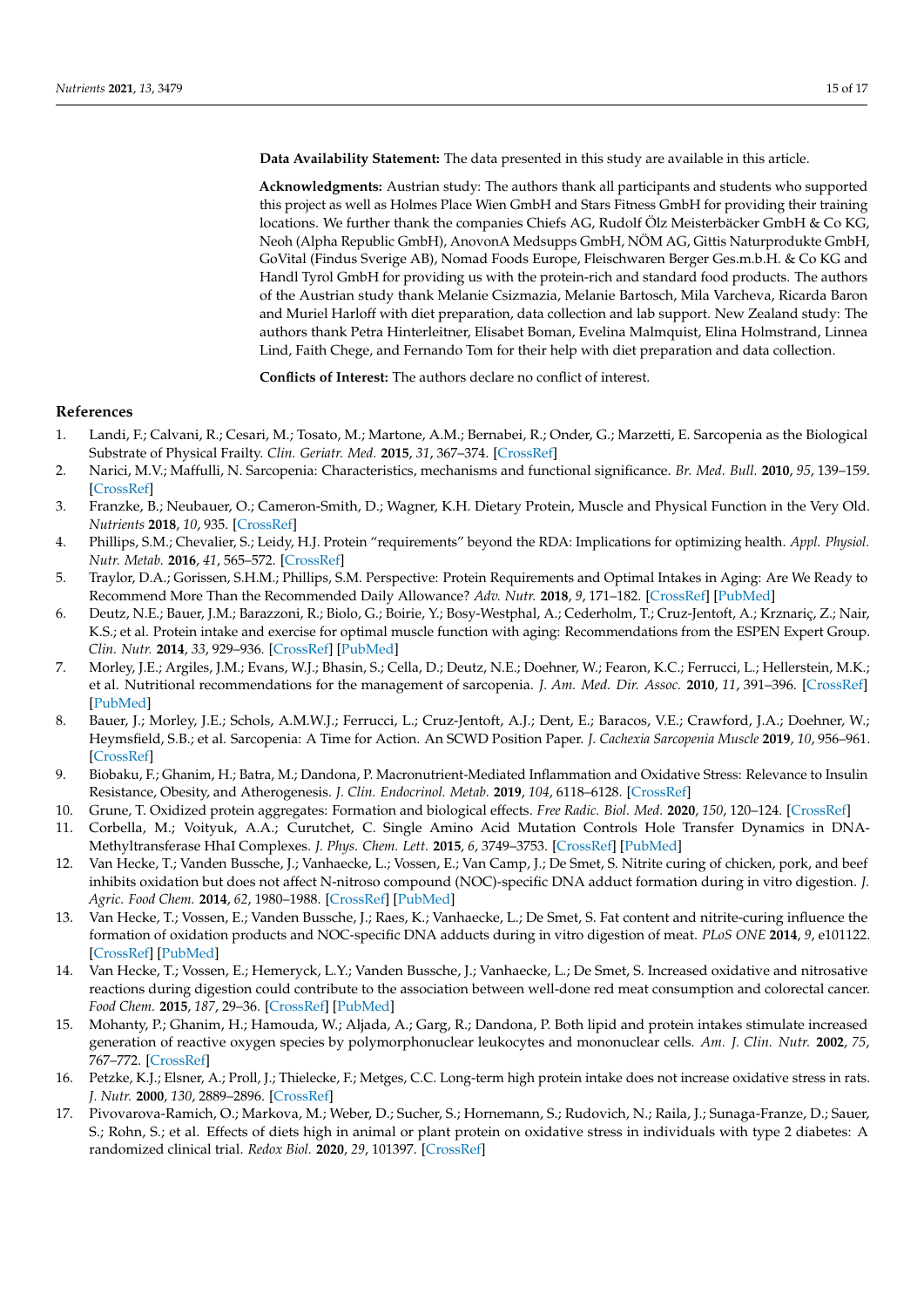- <span id="page-15-0"></span>18. Nabuco, H.C.G.; Tomeleri, C.M.; Fernandes, R.R.; Sugihara Junior, P.; Cavalcante, E.F.; Cunha, P.M.; Antunes, M.; Nunes, J.P.; Venturini, D.; Barbosa, D.S.; et al. Effect of whey protein supplementation combined with resistance training on body composition, muscular strength, functional capacity, and plasma-metabolism biomarkers in older women with sarcopenic obesity: A randomized, double-blind, placebo-controlled trial. *Clin. Nutr. ESPEN* **2019**, *32*, 88–95. [\[CrossRef\]](http://doi.org/10.1016/j.clnesp.2019.04.007)
- <span id="page-15-1"></span>19. Shahar, S.; Kamaruddin, N.S.; Badrasawi, M.; Sakian, N.I.; Abd Manaf, Z.; Yassin, Z.; Joseph, L. Effectiveness of exercise and protein supplementation intervention on body composition, functional fitness, and oxidative stress among elderly Malays with sarcopenia. *Clin. Interv. Aging* **2013**, *8*, 1365–1375. [\[CrossRef\]](http://doi.org/10.2147/CIA.S46826)
- <span id="page-15-2"></span>20. Franzke, B.; Halper, B.; Hofmann, M.; Oesen, S.; Jandrasits, W.; Baierl, A.; Tosevska, A.; Strasser, E.M.; Wessner, B.; Wagner, K.H.; et al. The impact of six months strength training, nutritional supplementation or cognitive training on DNA damage in institutionalised elderly. *Mutagenesis* **2015**, *30*, 147–153. [\[CrossRef\]](http://doi.org/10.1093/mutage/geu074)
- <span id="page-15-3"></span>21. Ulrich, K.; Jakob, U. The role of thiols in antioxidant systems. *Free Radic. Biol. Med.* **2019**, *140*, 14–27. [\[CrossRef\]](http://doi.org/10.1016/j.freeradbiomed.2019.05.035) [\[PubMed\]](http://www.ncbi.nlm.nih.gov/pubmed/31201851)
- <span id="page-15-4"></span>22. World Health Organization. *Obesity: Preventing and Managing the Global Epidemic*; 9789241208949; World Health Organization: Geneva, Switzerland, 2000.
- <span id="page-15-5"></span>23. Deutsche Gesellschaft für Ernährung (DGE) Österreichsiche Gesellschaft für Ernährung ÖGE), Schweizerische Gesellschaft für Ernährung (SGE). DACH Protein Referenzwerte. Available online: <http://www.dge.de/wissenschaft/referenzwerte/protein/> (accessed on 20 July 2021).
- <span id="page-15-6"></span>24. Huy, C. German-PAQ-50+—German-PAQ-50+ Fragebogen zur Erfassung der Körperlichen Aktivität. *Z. Gerontol. Geriatr.* **2011**, *41*, 209–216.
- <span id="page-15-7"></span>25. Mitchell, C.J.; Milan, A.M.; Mitchell, S.M.; Zeng, N.; Ramzan, F.; Sharma, P.; Knowles, S.O.; Roy, N.C.; Sjödin, A.; Wagner, K.H.; et al. The effects of dietary protein intake on appendicular lean mass and muscle function in elderly men: A 10-wk randomized controlled trial. *Am. J. Clin. Nutr.* **2017**, *106*, 1375–1383. [\[CrossRef\]](http://doi.org/10.3945/ajcn.117.160325) [\[PubMed\]](http://www.ncbi.nlm.nih.gov/pubmed/29092886)
- <span id="page-15-8"></span>26. Gillies, N.A.; Milan, A.M.; Chia, P.H.P.; Sharma, P.; Mitchell, S.M.; Zeng, N.; Ramzan, F.; D'Souza, R.F.; Mitchell, C.J.; Knowles, S.O.; et al. Responsiveness of one-carbon metabolites to a high-protein diet in older men: Results from a 10-wk randomized controlled trial. *Nutrition* **2021**, *89*, 111231. [\[CrossRef\]](http://doi.org/10.1016/j.nut.2021.111231)
- <span id="page-15-9"></span>27. Ministry of Health. *Eating and Activity Guidelines for New Zealand Adults*; Ministry of Health: Wellington, New Zealand, 2020.
- <span id="page-15-10"></span>28. Grindel, A.; Guggenberger, B.; Eichberger, L.; Pöppelmeyer, C.; Gschaider, M.; Tosevska, A.; Mare, G.; Briskey, D.; Brath, H.; Wagner, K.H. Oxidative Stress, DNA Damage and DNA Repair in Female Patients with Diabetes Mellitus Type 2. *PLoS ONE* **2016**, *11*, e0162082. [\[CrossRef\]](http://doi.org/10.1371/journal.pone.0162082) [\[PubMed\]](http://www.ncbi.nlm.nih.gov/pubmed/27598300)
- <span id="page-15-11"></span>29. Azqueta, A.; Shaposhnikov, S.; Collins, A.R. DNA oxidation: Investigating its key role in environmental mutagenesis with the comet assay. *Mutat. Res.* **2009**, *674*, 101–108. [\[CrossRef\]](http://doi.org/10.1016/j.mrgentox.2008.10.013)
- <span id="page-15-12"></span>30. Azqueta, A.; Gutzkow, K.B.; Priestley, C.C.; Meier, S.; Walker, J.S.; Brunborg, G.; Collins, A.R. A comparative performance test of standard, medium- and high-throughput comet assays. *Toxicol. In Vitro* **2013**, *27*, 768–773. [\[CrossRef\]](http://doi.org/10.1016/j.tiv.2012.12.006)
- <span id="page-15-13"></span>31. Al-Salmani, K.; Abbas, H.H.; Schulpen, S.; Karbaschi, M.; Abdalla, I.; Bowman, K.J.; So, K.K.; Evans, M.D.; Jones, G.D.; Godschalk, R.W.; et al. Simplified method for the collection, storage, and comet assay analysis of DNA damage in whole blood. *Free Radic. Biol. Med.* **2011**, *51*, 719–725. [\[CrossRef\]](http://doi.org/10.1016/j.freeradbiomed.2011.05.020)
- <span id="page-15-14"></span>32. Hissin, P.J.; Hilf, R. A fluorometric method for determination of oxidized and reduced glutathione in tissues. *Anal. Biochem.* **1976**, *74*, 214–226. [\[CrossRef\]](http://doi.org/10.1016/0003-2697(76)90326-2)
- <span id="page-15-15"></span>33. Boon, A.C.; Hawkins, C.L.; Bisht, K.; Coombes, J.S.; Bakrania, B.; Wagner, K.H.; Bulmer, A.C. Reduced circulating oxidized LDL is associated with hypocholesterolemia and enhanced thiol status in Gilbert syndrome. *Free Radic. Biol. Med.* **2012**, *52*, 2120–2127. [\[CrossRef\]](http://doi.org/10.1016/j.freeradbiomed.2012.03.002)
- <span id="page-15-16"></span>34. Hofer, T.; Karlsson, H.L.; Möller, L. DNA oxidative damage and strand breaks in young healthy individuals: A gender difference and the role of life style factors. *Free Radic. Res.* **2006**, *40*, 707–714. [\[CrossRef\]](http://doi.org/10.1080/10715760500525807) [\[PubMed\]](http://www.ncbi.nlm.nih.gov/pubmed/16983997)
- 35. Møller, P. Effect of age and sex on the level of DNA strand breaks and oxidatively damaged DNA in human blood cells. *Mutat. Res. Genet. Toxicol. Environ. Mutagenes.* **2019**, *838*, 16–21. [\[CrossRef\]](http://doi.org/10.1016/j.mrgentox.2018.11.010) [\[PubMed\]](http://www.ncbi.nlm.nih.gov/pubmed/30678823)
- <span id="page-15-17"></span>36. Bajpayee, M.; Dhawan, A.; Parmar, D.; Pandey, A.K.; Mathur, N.; Seth, P.K. Gender-related differences in basal DNA damage in lymphocytes of a healthy Indian population using the alkaline Comet assay. *Mutat. Res.* **2002**, *520*, 83–91. [\[CrossRef\]](http://doi.org/10.1016/S1383-5718(02)00175-4)
- <span id="page-15-18"></span>37. Xiang, D.; Liu, Y.; Zhou, S.; Zhou, E.; Wang, Y. Protective Effects of Estrogen on Cardiovascular Disease Mediated by Oxidative Stress. *Oxidative Med. Cell. Longev.* **2021**, *2021*, 5523516. [\[CrossRef\]](http://doi.org/10.1155/2021/5523516) [\[PubMed\]](http://www.ncbi.nlm.nih.gov/pubmed/34257804)
- <span id="page-15-19"></span>38. Newson, L. Menopause and cardiovascular disease. *Post Reprod. Health* **2018**, *24*, 44–49. [\[CrossRef\]](http://doi.org/10.1177/2053369117749675) [\[PubMed\]](http://www.ncbi.nlm.nih.gov/pubmed/29338561)
- <span id="page-15-20"></span>39. Xu, Z.R.; Tan, Z.J.; Zhang, Q.; Gui, Q.F.; Yang, Y.M. Clinical effectiveness of protein and amino acid supplementation on building muscle mass in elderly people: A meta-analysis. *PLoS ONE* **2014**, *9*, e109141. [\[CrossRef\]](http://doi.org/10.1371/journal.pone.0109141)
- <span id="page-15-21"></span>40. Geric, M.; Gajski, G.; Orešcanin, V.; Garaj-Vrhovac, V. Seasonal variations as predictive factors of the comet assay parameters: A retrospective study. *Mutagenesis* **2018**, *33*, 53–60. [\[CrossRef\]](http://doi.org/10.1093/mutage/gex023)
- <span id="page-15-22"></span>41. Moller, P.; Wallin, H.; Holst, E.; Knudsen, L.E. Sunlight-induced DNA damage in human mononuclear cells. *FASEB J.* **2002**, *16*, 45–53. [\[CrossRef\]](http://doi.org/10.1096/fj.01-0386com)
- <span id="page-15-23"></span>42. Weather in Januar 2017 in Auckland, New Zealand. Available online: [https://www.timeanddate.com/weather/new-zealand/](https://www.timeanddate.com/weather/new-zealand/auckland/historic?month=1&year=2017) [auckland/historic?month=1&year=2017](https://www.timeanddate.com/weather/new-zealand/auckland/historic?month=1&year=2017) (accessed on 20 July 2021).